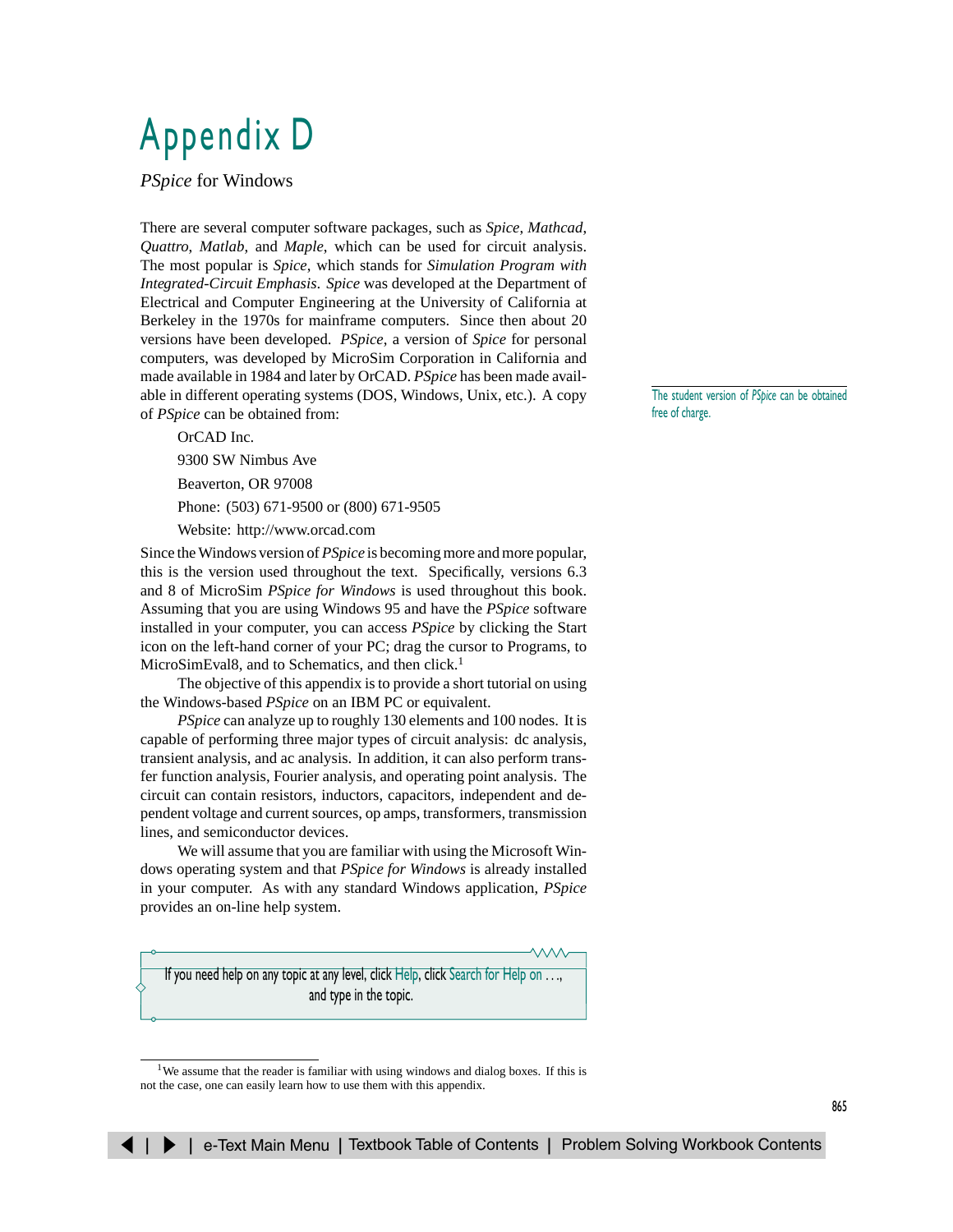#### **D.1 DESIGN CENTER FOR WINDOWS**

In earlier versions of *PSpice* prior to Windows 95, *PSpice for Windows* is formally known as the *MicroSim Design Center*, which is a computer environment for simulating electric circuits. The *Design Center for Windows* includes the following programs:

- *Schematics:* This program is a graphical editor used to draw the circuit to be simulated on the screen. It allows the user to enter the components, wire the components together to form the circuit, and specify the type of analysis to be performed.
- *PSpice:* This program simulates the circuit created using Schematics. By simulation, we mean a method of analysis described in a program by which a circuit is represented by mathematical models of the components comprising the circuit.
- *Probe:* This program provides a graphic display of the output generated by the PSpice program. It can be used to observe any voltage or current in the circuit.

Each of these programs is represented by an icon in Fig. D.1. One may think of Schematics as the computer breadboard for setting up the cir-



Figure D.1 Accessing *PSpice* on Windows 95.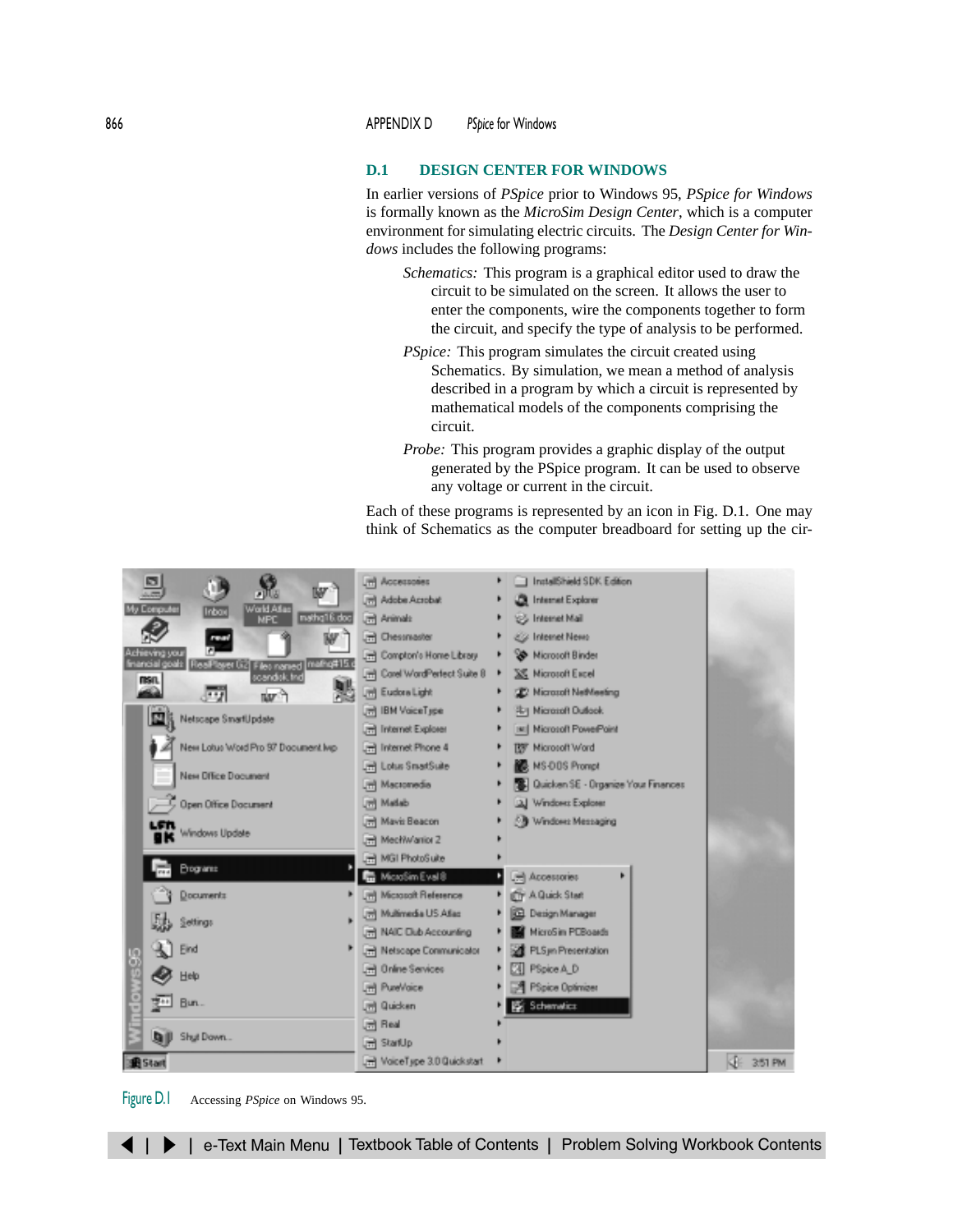cuit topology, *PSpice* as the simulator (performing the computation), and Probe as the oscilloscope. Using the Schematics program is perhaps the hardest part of circuit simulation using *PSpice*. The next section covers the essential skills needed to operate the Schematics.

#### **D.2 CREATING A CIRCUIT**

For a circuit to be analyzed by *PSpice*, we must take three steps: (1) create the circuit, (2) simulate it, and (3) print or plot the results. In this section, we learn how to create the circuit using the Schematics program.

Before we discuss how to use the Schematics capture, we need to know how to use the mouse to select an object and perform an action. One uses the mouse in Schematics in conjunction with the keyboard to carry out various instructions. Throughout this text, we will use the following terms to represent actions to be performed by the mouse:

- **CLICKL**: click the left button once to select an item.
- **CLICKR** : click the right button once to abort a mode.
- **DCLICKL**: double-click the left button to edit a selection or end a mode.
- **DCLICKR** : double-click the right button to repeat an action.
- **CLICKLH**: click the left button, hold down, and move the mouse to drag a selected item. Release the left button after the item has been placed.
- **DRAG** : Drag the mouse (without clicking) to move an item.

When the term "click" is used, it means that you quickly press and release the **left** mouse button. To select an item requires **CLICKL**, while to perform an action requires **DCLICKL**. Also, to avoid writing "click" several times, the menu to be clicked will be highlighted in bold. For example, "click **Draw**, click **Get New Part**" will be written as **Draw/Get New Part**. Of course, we can always press the *<*Esc*>* key to abort any action.

Assuming that you are using Windows 95, you can access *PSpice* by clicking the Start icon on the left-hand corner of your PC, drag the cursor to Programs, to MicroSimEval8, and to Schematics, as shown in Fig. D.1. To run the Schematic capture, **DCLICKL** on the Schematics icon in Fig. D.1. The blank screen, with the Main Menu bar (from **File** to **Help**) at the top, will appear as shown in Fig. D.2. The file name *<***new1***>* or *<***Schematics 2.p.1***>* next to **Schematics**is assigned to a circuit which is yet to be saved. You can change it by pulling down the *File* menu.

To create a circuit using Schematics requires three steps: (1) placing the parts or components of the circuit, (2) wiring the parts together to form the circuit, and (3) changing attributes of the parts.

#### *Step 1: Placing the Parts*

Each circuit part is retrieved by following this procedure:

- Select **Draw/Get New Part** to pull down the Draw menu and open up the *Part Browser Basic* dialog box (or type *<*Ctrl G*>*).
- Use scroll bar to select the part (or type the part name, e.g., R for resistor, in the *PartName* box). Figures D.3 to D.5 show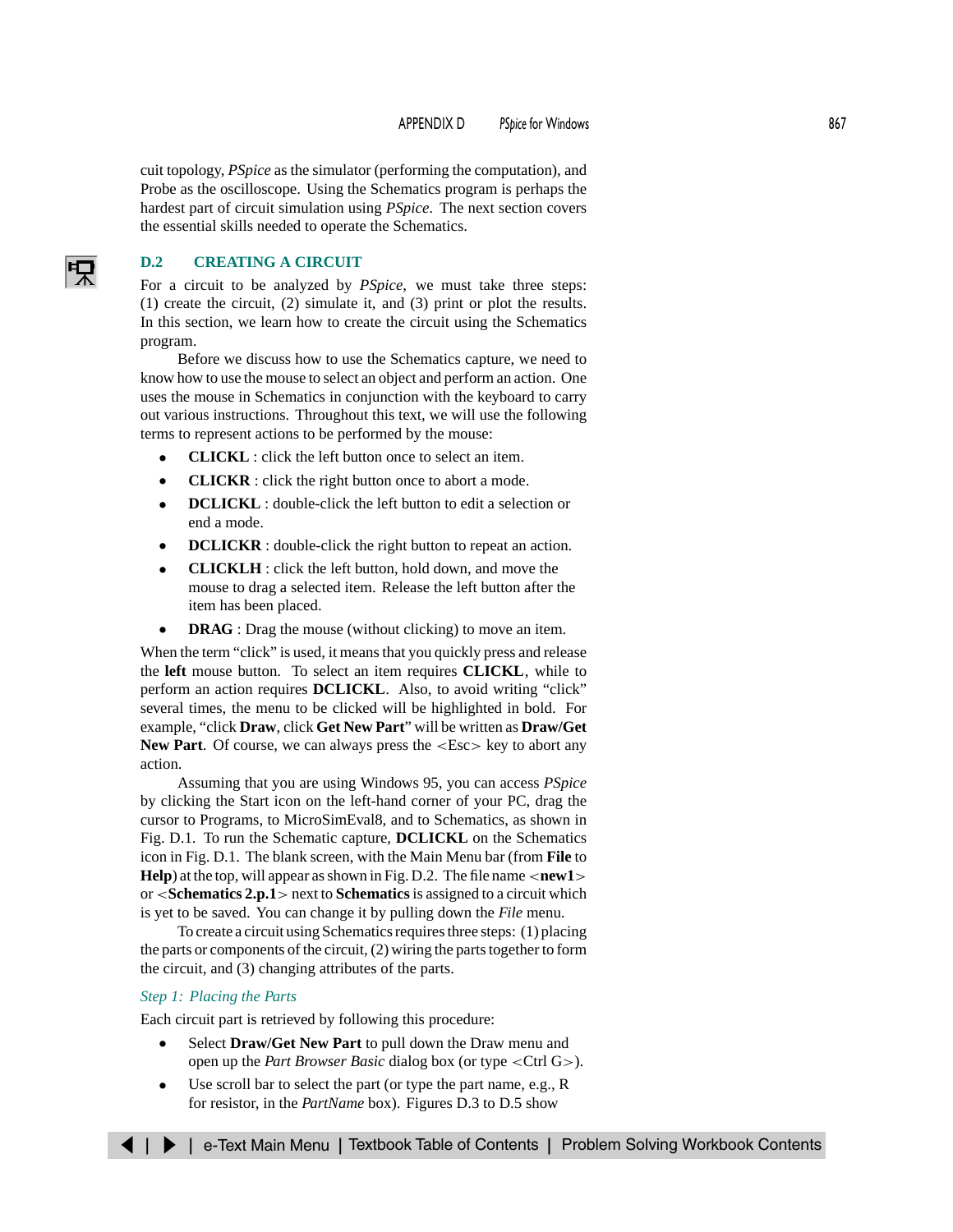| <b>33 PSpiceAD</b>                   |                                                            | x                          |                        |                |
|--------------------------------------|------------------------------------------------------------|----------------------------|------------------------|----------------|
|                                      | MicroSin Schematics - [Schematic2 p.1 ]                    |                            |                        | $  \times$     |
| File Edit<br>Draw<br>IЯ              | <b>Analysis</b><br>Navigate<br>View<br><b>Options</b>      | Lools Markers Window Help  |                        | $-181 \times$  |
| 여미<br>₩                              | $ 2 $ $ 2 $ $ 3 $                                          | $\sqrt{2}$ of $\sqrt{2}$   | 그 삐려                   |                |
| None<br>$\blacksquare$<br>회          | $\mathcal{P}[\mathcal{Q}]\nabla \mathbb{E}[\mathbf{I}]$ in |                            |                        |                |
|                                      |                                                            |                            |                        | $\blacksquare$ |
| BEGIOOD                              |                                                            |                            |                        |                |
|                                      |                                                            |                            |                        |                |
|                                      |                                                            |                            |                        |                |
|                                      |                                                            |                            |                        |                |
|                                      |                                                            |                            |                        |                |
|                                      |                                                            |                            |                        |                |
|                                      |                                                            |                            |                        |                |
|                                      |                                                            |                            |                        |                |
|                                      |                                                            |                            |                        |                |
|                                      |                                                            |                            |                        |                |
|                                      |                                                            |                            |                        |                |
|                                      |                                                            |                            |                        |                |
|                                      |                                                            |                            |                        |                |
|                                      |                                                            |                            |                        |                |
|                                      |                                                            |                            |                        |                |
| $\blacksquare$                       |                                                            |                            |                        | Ξ              |
| 1.98, 10.23                          | Autosaving complete.                                       |                            | <b>Cred Place Part</b> |                |
| Start   Dig MicroSin Message Viewer. | <b>ED</b> MicroSim Design Manager                          | <b>HicroSin Schematics</b> | <b>EL</b> PSpiceAD     | ④<br>4:19 PM   |

Figure D.2 Schematics Window.



Figure D.3 Part symbols and attributes for circuit elements: (a) a resistor, (b) a capacitor,

some part names and symbols for circuit elements and independent voltage and current sources.

- Click **Place & Close** (or press *<*Enter*>*).
- **DRAG** part to the desired location on the screen.
- **CLICKR** to terminate the placement mode.

Sometimes, we want to rotate a part  $90°$ . To rotate a resistor, for example, select the part R and click **Edit/Rotate** (or type *<*Ctrl R*>*). To delete a part, **CLICKL** to select (highlight red) the part, then click **Edit/Cut** (or press *<*Delete*>*).



Figure D.4 Part symbols and attributes for independent voltage sources.

<span id="page-3-0"></span>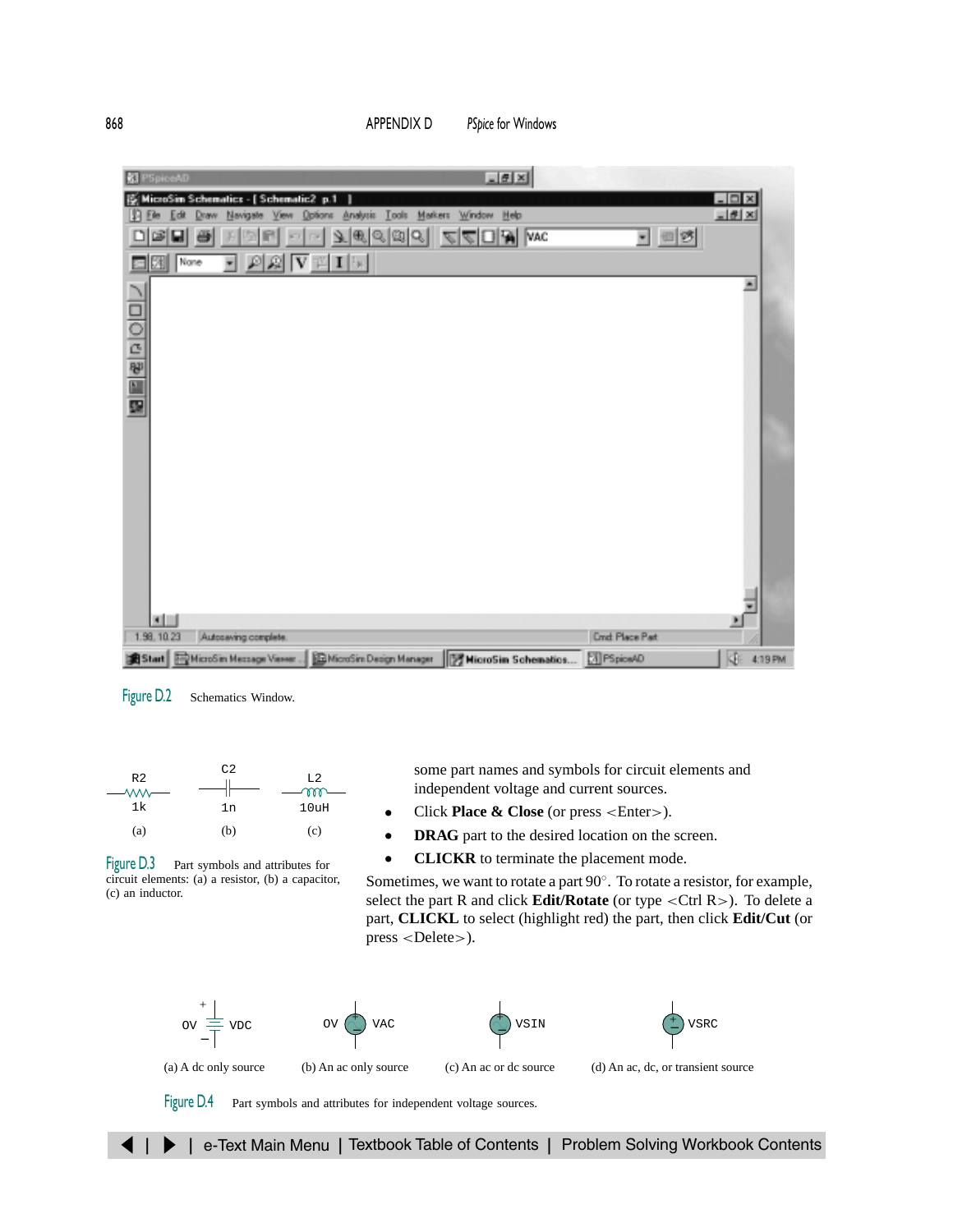#### *Step 2: Wiring Parts Together*

We complete the circuit by wiring the parts together. We first select **Draw/Wire** (or type <Ctrl-W>) to be in wiring mode. A pencil cursor will appear in place of an arrow cursor. **DRAG** the pencil cursor to the first point you want to connect and **CLICKL**. Next, **DRAG** the pencil cursor to the second point and **CLICKL** to change the dashed line to a solid line. (Only solid lines are wires.) **CLICKR** to end the wiring mode. To resume the wiring mode, press the *<*Space bar*>*. Repeat the above procedure for each connection in the circuit until all the parts are wired. The wiring is not complete without adding a ground connection (part AGND) to a schematic; *PSpice* will not operate without it. To verify that the parts are actually connected together, the *Junctions* option available in the **Options/Set Display Level** menu should be in the on position when wiring the parts. By default, the *Junctions* option is marked with a checksign  $\left(\frac{1}{2}\right)$  in the dialog box, indicating that it is on.

Some of the connections have a black dot indicating a connection. Although it is not necessary to have a dot where a wire joins a pin, having the dot shows the presence of a connection. To be sure a dot appears, make sure the wire overlaps the pin.

If you make a mistake, you can delete the part or wire by highlighting it (select **CLICKL**) and pressing the *<*Delete*>* key. Typing *<*Ctrl-L*>* will erase the fragments that are not really on the schematic.

#### *Step 3: Changing Attributes of Parts*

怾

As shown in Figs. D.3 to D.5, each component has an attribute in addition to its symbol. Attributes are the labels for parts. Each attribute consists of a *name* and its designated *value*. For example, R and VSRC are the names of resistor and voltage source (dc, ac, or transient source), while 2k and  $DC = +10V$  are the designated values of the resistor and voltage source, respectively.

As parts are placed on the screen, they are automatically assigned names by successive numbers (R1, R2, R3, etc.). Also, some parts are assigned some predetermined values. For example, all resistors are placed horizontally and assigned a value of 1 k $\Omega$ . We may need to change the attributes (names and values) of a part. Although there are several ways of changing the attributes, the following is one simple way.

To change the name R3 to RX, for example, **DCLICKL** on the text R3 to bring up the *Edit Reference Designator* dialog box of Fig. D.6(a). Type the new name RX and click the **OK** button to accept the change. The same procedure can be used to change VDC to V1 or whatever.

To change the value 1k to 10Meg, for example, **DCLICKL** on the 1k attribute (not the symbol) to open up the *Set Attribute Value* dialog box of Fig. D.6(b). Type the new value 10Meg (no space between 10 and Meg) and click the **OK** button to accept the change. Similarly, to change the default value 0V to 15kV for voltage source VDC, **DCLICKL** the symbol for VDC to bring up the *PartName* dialog box. **DCLICKL** on the  $DC =$  attribute and type 15kV in the value box. For convenience, one can express numbers with the scale factors in Table D.1. For example,  $6.6 \times 10^{-8}$  can be written as 66N or 0.066U.

Except for the ground, which is automatically assigned node 0, every node is either given a name (or number) or is assigned one in the



A component may have several attributes; some are displayed by default. If need be, we may add more attributes for display, but we should hide unimportant attributes to avoid clutter.







Figure D.6 (a) Changing name R3 to RX, (b) changing 1k to 10Meg.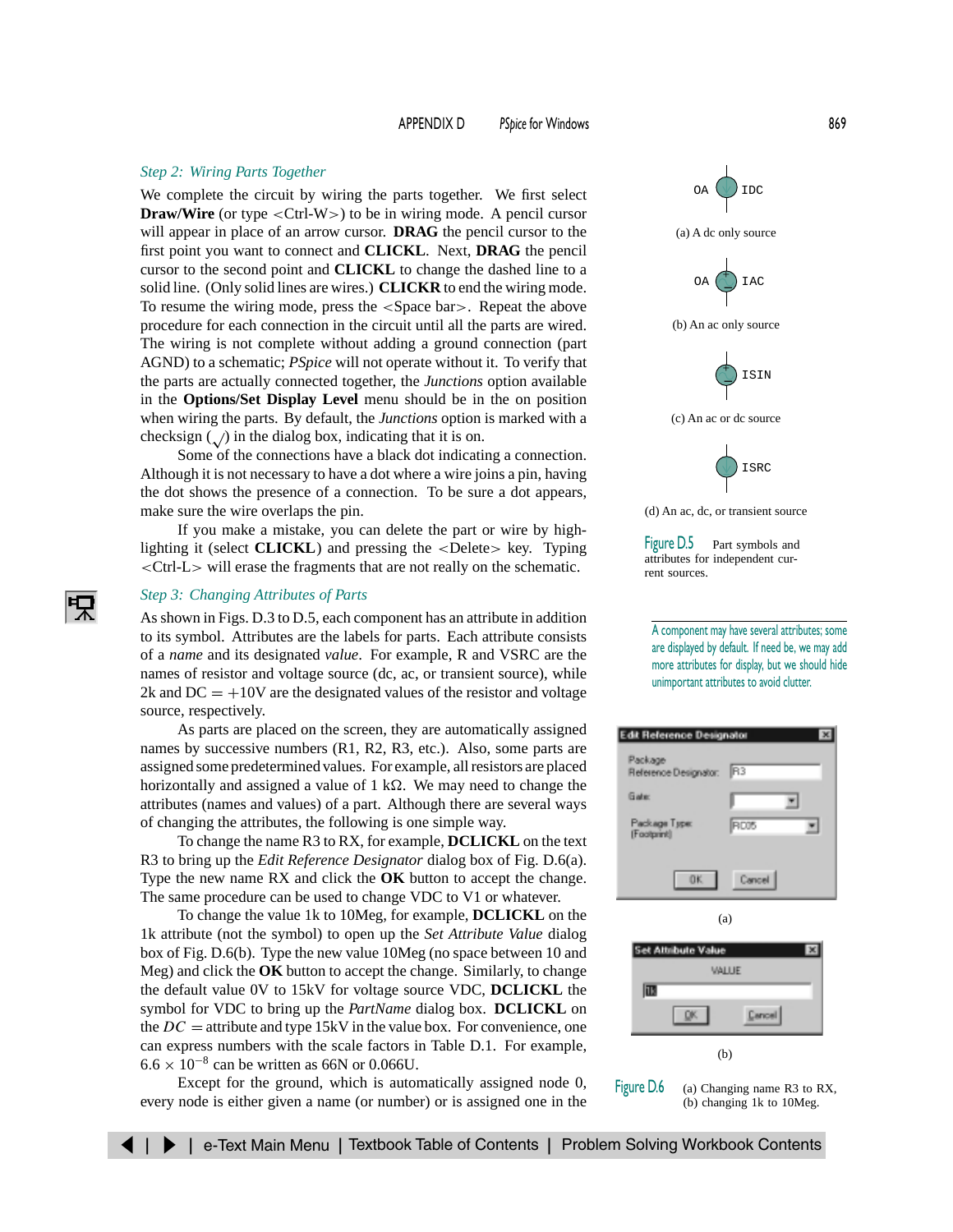| <b>TABLE D.I</b> | Scale factors.  |                |
|------------------|-----------------|----------------|
| Symbol           | Value           | Name of suffix |
| T                | $10^{12}$       | tera           |
| G                | 10 <sup>9</sup> | giga           |
| <b>MEG</b>       | 10 <sup>6</sup> | mega           |
| K                | $10^{3}$        | kilo           |
| M                | $10^{-3}$       | milli          |
| U                | $10^{-6}$       | micro          |
| N                | $10^{-9}$       | nano           |
| P                | $10^{-12}$      | pico           |
| F                | $10^{-15}$      | femto          |
|                  |                 |                |

It is always expedient to number the nodes by numbering the wires. Otherwise, Schematics will label the nodes its own way, and one may not understand which node is which in the output results.

netlist. A node is labeled by giving a name to a wire connected to that node. **DCLICKL** the wire to open up the *Set Attribute Value* dialog box, and type the label.

To obtain a hard copy of the screen/schematic, click **File/Print/OK**. To save the schematic created, select **File/Save As** and type Filename. Click **OK** or press *<*Enter*>*. This creates a file named "filename.sch" and saves it.



Figure D.7 For Example D.1.

Draw the circuit in Fig. D.7 using Schematics.

#### **Solution:**

We will follow the three steps mentioned above. We begin by doubleclicking the **Schematics** icon. This provides us with a blank screen as a worksheet to draw the circuit on. We now take the following steps to create the circuit in Fig. D.7.

To place the voltage source, we need to:

- 1. Click **Draw/Get New Part** (or type *<* Ctrl-G *>*).
- 2. Type VSRC in the *Part Browser Basic* box.
- 3. Click **OK** (or type *<*Enter*>*).
- 4. **DRAG** the part to the desired location on the screen.
- 5. **CLICKL** to place VSRC and **CLICKR** to terminate placement mode.

At this point, only the voltage source V1 in Fig. D.8(a) is shown on the screen, highlighted red. To place the resistors, we need to:

- 1. Click **Draw/Get New Part**.
- 2. Type R in the *Part Browser Basic* box.
- 3. Click **OK**.
- 4. **DRAG** resistor to R1's location on the screen.
- 5. **CLICKL** to place R1.
- 6. **CLICKL** to place R2 and **CLICKR** to terminate placement mode.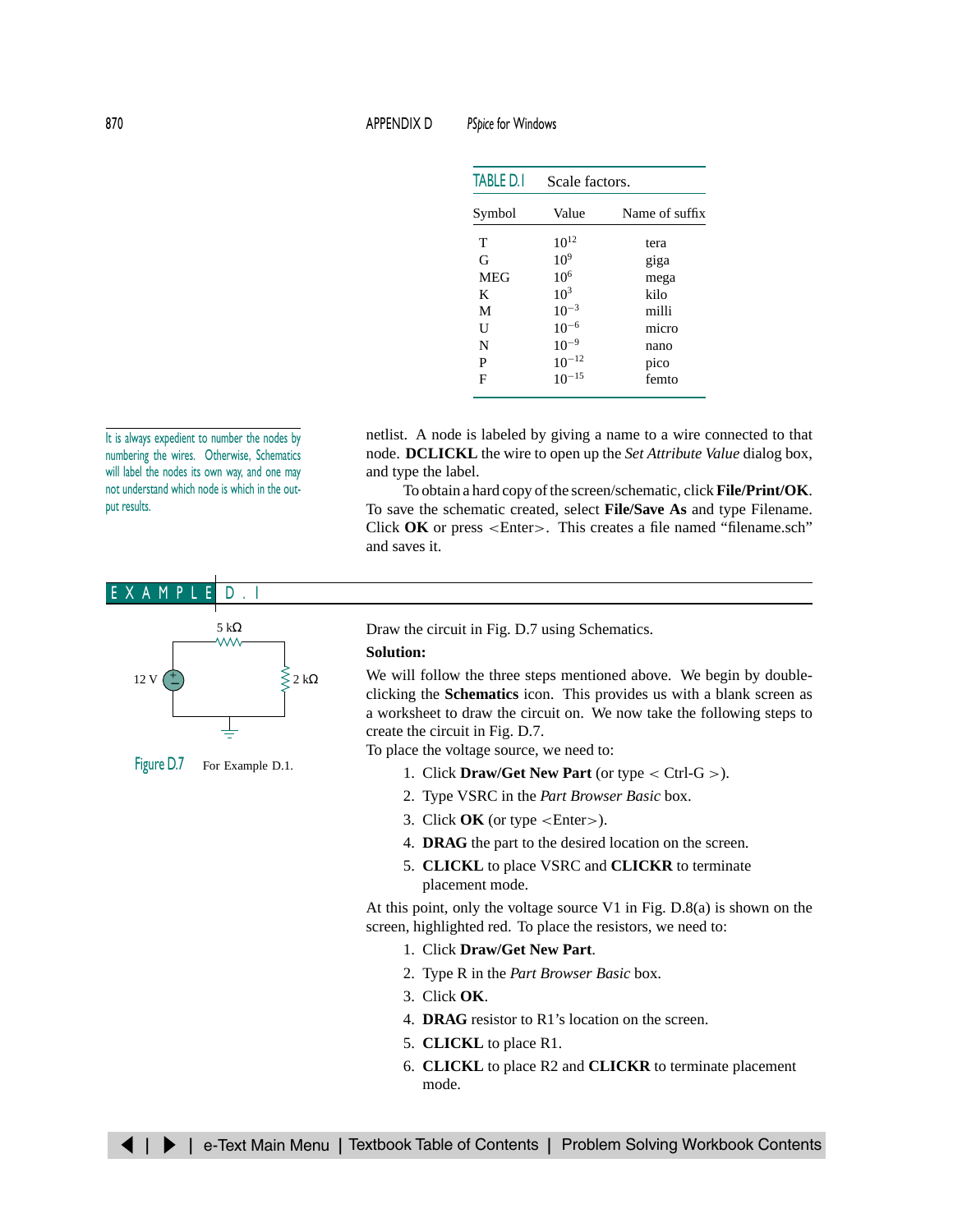- 7. **DRAG** R2 to its location.
- 8. **Edit/Rotate** (or type *<*Ctrl-R*>*) to rotate R2.

At this point, the three parts have been created as shown in Fig. D.8(a). The next step is to connect the parts by wiring. To do this:

- 1. Click **Draw/Wire** to be in wiring mode, indicated by the pencil cursor.
- 2. **DRAG** the pencil cursor to the top of V1.
- 3. **CLICKL** to join the wire to the top of V1.
- 4. **DRAG** the dotted wire to the top corner.
- 5. **CLICKL** to turn wire segment solid, and anchor at corner.
- 6. **DRAG** dotted wire to left of R1.
- 7. **CLICKL** to turn wire segment solid and anchor to left of R1.
- 8. **CLICKR** to end placement mode.

Follow the same steps to connect R1 with R2 and V1 with R2. (You can resume the wiring mode by pressing *<*Space bar*>*.) At this point, we have the circuit in Fig. D.8(b), except that the ground symbol is missing. We insert the ground by taking the following steps:

- 1. Click **Draw/Get New Part**.
- 2. Type AGND in the *Part Browser Basic* box.
- 3. Click **OK**.
- 4. **DRAG** the part to the desired location on the screen.
- 5. **CLICKL** to place AGND and **CLICKR** to terminate placement mode.

The last thing to be done is to change or assign values to the attributes. To assign the attribute 12V to V1, we take these steps:

- 1. **DCLICKL** on the V1 symbol to open up the *PartName* dialog  $h(x)$
- 2. **DCLICKL** on the  $DC =$  attribute.
- 3. Type +12V (or simply 12) in the *Value* box.
- 4. Click **Save Attr**.
- 5. Click **OK**.

To assign 5k to R1, we follow these steps:

- 1. **DCLICKL** on 1k attribute of R1 to bring up the *Set Attribute Value* dialog box.
- 2. Type 5k in the *Value* box.
- 3. Click **OK**.

Use the same procedure in assigning value 2k to R2. Figure D.8(c) shows the final circuit.

# RACTICE PROBLEM D.1

Construct the circuit in Fig. D.9 with Schematics.



Figure D.8 Creating the circuit in Fig. D.7: (a) placing the parts, (b) wiring the parts together, (c) changing the attributes.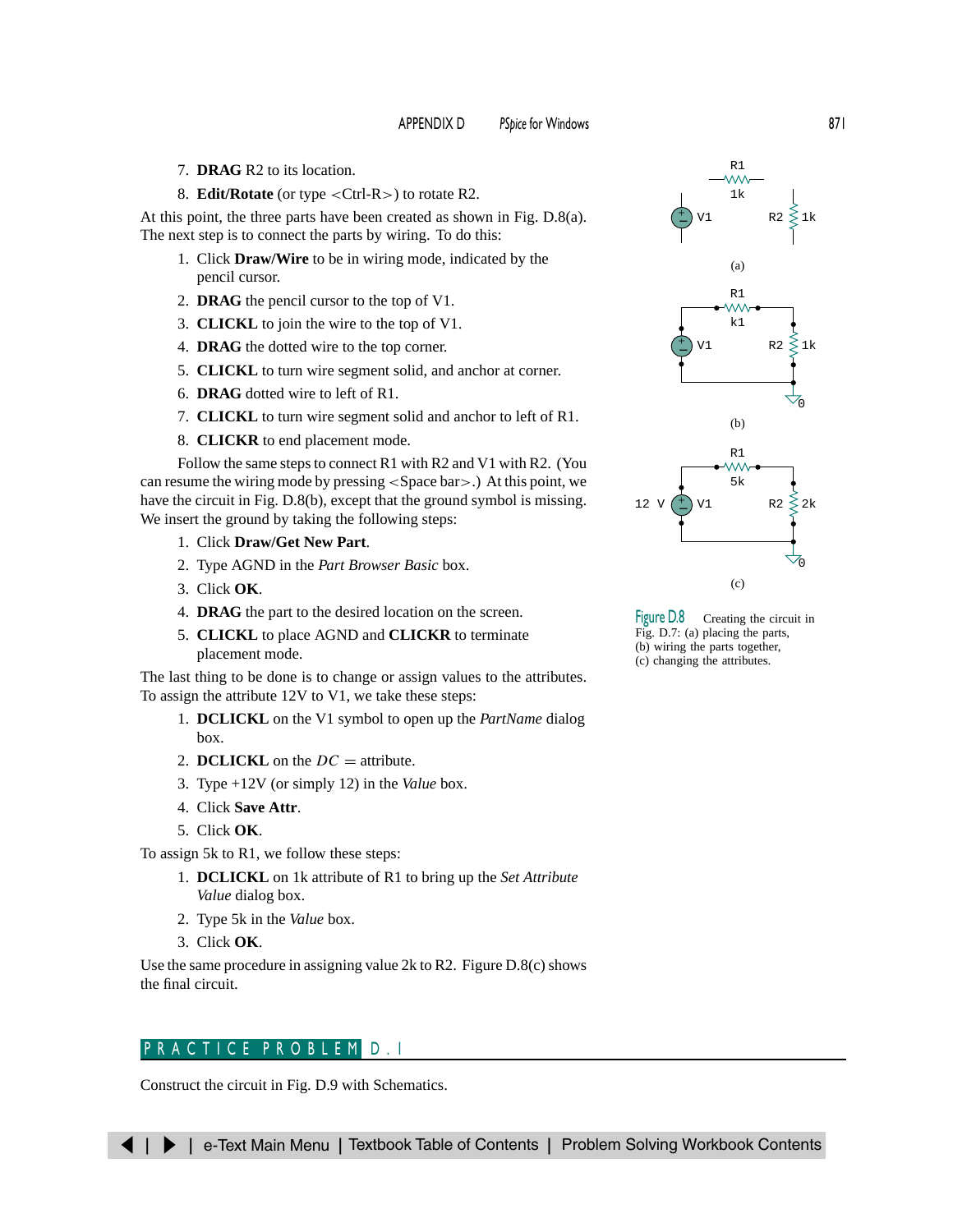**Answer:** See the schematic Fig. D.10.



#### **D.3 DC ANALYSIS**

DC analysis is one of the standard analyses that we can perform using *PSpice*. Other standard analyses include transient, AC, and Fourier. Under DC analysis, there are two kinds of simulation that *PSpice* can execute: DC nodal analysis and DC sweep.

#### *1. DC Nodal Analysis*

*PSpice* allows dc nodal analysis to be performed on sources with an attribute of the form  $DC =$  value and provides the dc voltage at each node of the circuit and dc branch currents if required. To view dc node voltages and branch currents requires adding two kinds of additional parts, shown in Fig. D.11. The symbol VIEWPOINT is connected to each node at which the voltage is to be viewed, while the symbol IPROBE is connected in the branch where the current is to be displayed. This necessitates modifying the schematic. For example, let us consider placing voltage VIEWPOINTS and current IPROBES to the schematic in Fig. D.8(c). To add VIEWPOINTS, we take the following steps:

- 1. Click **Draw/Get New Part** (or type *<*Ctrl-G*>*).
- 2. Type VIEWPOINT in the *Part Browser Basic* box.
- 3. Click **OK** (or type *<*Enter*>*).
- 4. **DRAG** to locate VIEWPOINT above V1 and **CLICKL**.
- 5. **DRAG** to locate VIEWPOINT above R2 and **CLICKL**.
- 6. **CLICKR** to end placement mode.

Figure D.12 shows the two voltage VIEWPOINTS. Since the IPROBE symbol must be connected in series with a branch element, we need to move R2 down by clicking and dragging R2 and the wires. Once this is done, we add IPROBE as follows:

- 1. Click **Draw/Get New Part** (or type *<*Ctrl-G*>*).
- 2. Type IPROBE in the *Part Browser Basic* box.
- 3. Click **OK** (or type *<*Enter*>*).
- 4. **DRAG** to locate IPROBE above R2 and **CLICKL**.
- 5. **CLICKR** to end placement mode.
- 6. Use wiring to join all gaps.



Figure D.11 Symbols for: (a) voltage VIEWPOINT, (b) current IPROBE.

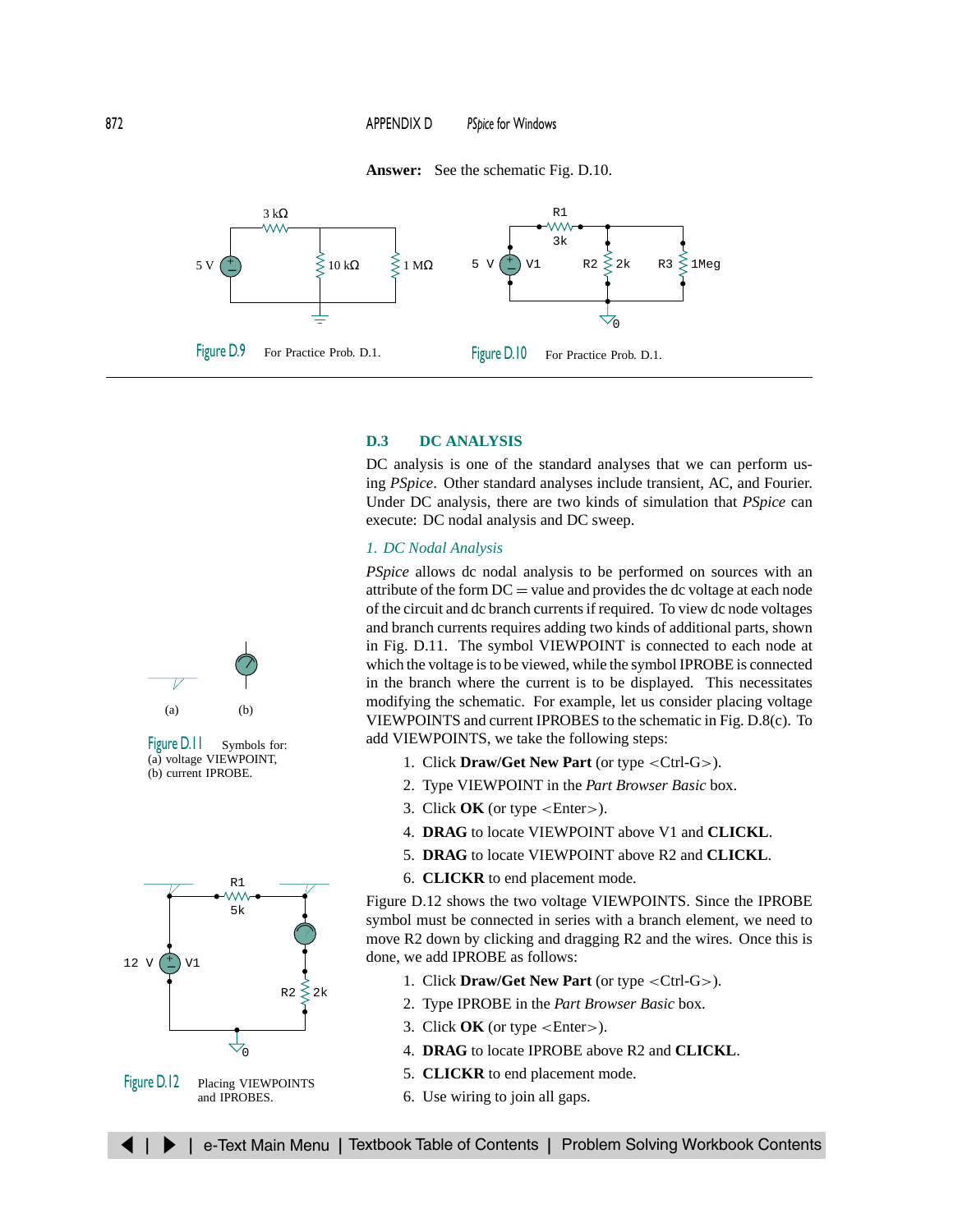The schematic becomes that shown in Fig. D.12. We are ready to simulate the circuit. At this point, we must save the schematic—*PSpice* will not run without first saving the schematic to be simulated. Before learning how to run *PSpice*, note the following points:

- 1. There must be a reference node or ground connection (part AGND) in the schematic. Any node can be used as ground, and the voltages at other nodes will be with respect to the selected ground.
- 2. Dependent sources are found in the Parts library. Obtain them by selecting *Draw/Get New Part* and typing the part name. Figure D.13 shows the part name for each type, with the gain. *E* is a voltage-controlled voltage source with gain *e*; *F* is a current-controlled current source with gain *f* ; *G* is a voltagecontrolled current source with a transconductance gain *g*; and *H* is a current-controlled voltage source with transresistance gain *h*.
- 3. By convention, we assume in dc analysis that all capacitors are open circuits and all inductors are short circuits.

We run *PSpice* by clicking **Analysis/Simulate**. This invokes the *electric rule check* (ERC), which generates the *netlist*. The ERC performs a connectivity check on the schematic before creating the netlist. The netlist is a list describing the operational behavior of each component in the circuit and its connections. Each line in the netlist represents a single component of the circuit. The netlist can be examined by clicking **Analysis/Examine Netlist** from the Schematics window. If there are errors in the schematic, an *error* window will appear. Click **OK** (or type *<*Enter*>*) to display the error list. After noting the errors, exit from the error list and go back to Schematics to correct the errors. If no errors are found, the system automatically enters *PSpice* and performs the simulation (nodal analysis). When the analysis is complete, the program displays **Bias point calculated**, and creates the result/output file with extension .out.

To examine the output file, click **Analysis/Examine Output** from the Schematics window (or click **File/Examine Output** from the *PSpice* window). To print the output file, click **File/Print**, and to exit the output file, click **File/Exit**.

We can also examine the results of the simulation by looking at the values displayed on the VIEWPOINTS and IPROBES parts of the schematics after the simulation is complete. The values displayed with VIEWPOINTS and IPROBES should be the same as those in the output file.

#### *2. DC Sweep*

DC nodal analysis allows simulation for DC sources with fixed voltages or currents. DC sweep provides more flexibility in that it allows the calculation of node voltages and branch currents of a circuit when a source is swept over a range of values. As in nodal analysis, we assume capacitors to be open circuits and inductors to be short circuits.

Suppose we desire to perform a DC sweep of voltage source V1 in Fig. D.12 from 0 to 20 volts in 1-volt increments. We proceed as follows:





(d) current-controlled voltage source (CCVS).

A netlist can be generated manually or automatically by Schematics.

There are two kinds of common errors in *PSpice*: (1) errors involving wiring of the circuit, and (2) errors that occur during simulation.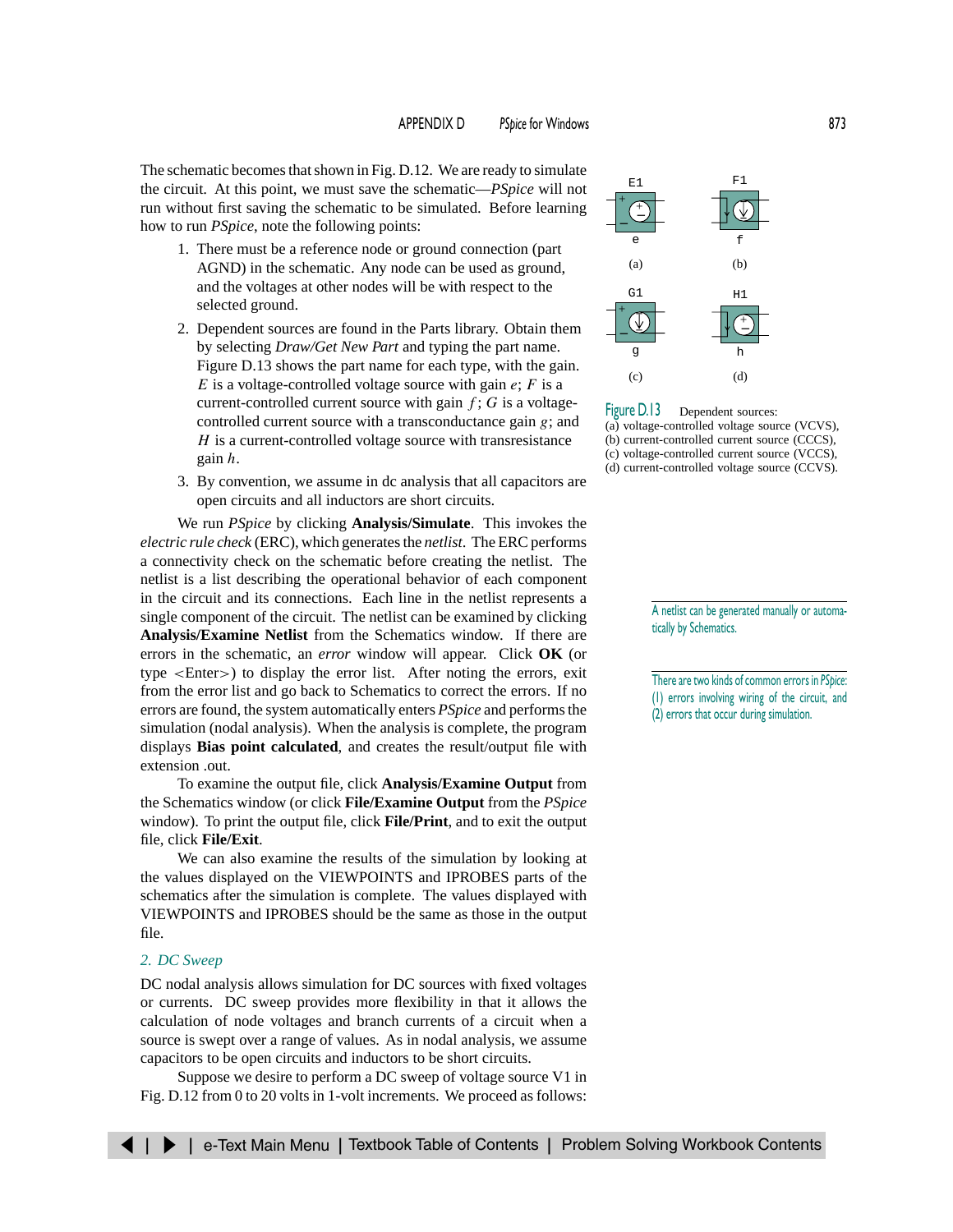- 1. Click **Analysis/Setup**.
- 2. **CLICKL DC Sweep** button.
- 3. Click *Name* box and type *V* 1.
- 4. Click *Start Value* box and type 0.
- 5. Click *End Value* box and type 20.
- 6. Click *Increment* box and type 1.
- 7. Click **OK** to end the *DC Sweep* dialog box and save parameters.
- 8. Click **Close** to end the *Analysis Setup* menu.

Figure D.14 shows the *DC Sweep* dialog box. Notice that the default setting is *Voltage Source* for the *Swept Var. Type*, while it is *Linear* for *Sweep Type*. If needed, other options can be selected by clicking the appropriate buttons.

| DC Sweep                             |                            |          |  |
|--------------------------------------|----------------------------|----------|--|
| -Swept Var. Type                     |                            | M        |  |
| <sup>(4</sup> Voltage Source)        | Name:                      |          |  |
| C Temperature                        | Model Tippet               |          |  |
| C Current Source                     |                            |          |  |
| Model Parameter                      | Model Name:                |          |  |
| <b>Global Parameter</b>              | Basm Namo                  |          |  |
| -Sмеер Туре<br>G. Linear<br>C Dotave | Start Value:<br>End Value: | I٥<br>20 |  |
| C Decade                             | Increment                  | 1        |  |
| C Value List<br>Nested Sweep         | Margaret II<br>OK.         | Cancel   |  |

Figure D.14 DC sweep analysis dialog box.

To run DC sweep analysis, click **Analysis/Simulate**. Schematics will create a netlist and then run *PSpice* if no errors are found. If errors are found in the schematic, check for them in the *Error List* and correct them as usual. If no errors are found, the data generated by *PSpice* is passed to Probe. The Probe window will appear, displaying a graph in which the X axis is by default set to the DC sweep variable and range, and the Y axis is blank for now. To display some specific plots, click **Trace/Add** in the Probe menu to open the *Add Traces* dialog box. The box contains traces, which are the output variables (node voltages and branch currents) in the data file available for display. Select the traces to be displayed by clicking or typing them, and click **OK**. The selected traces will be plotted and displayed on the screen. As many traces as you want may be added to the same plot or on different windows. Select a new window by clicking **Window/New**. To delete a trace, click the trace name in the legend of the plot to highlight it and click **Edit/Delete** (or press *<*Delete*>*).

It is important to understand how to interpret the traces. We must interpret the voltage and current variables according to the passive sign convention. As parts are initially placed horizontally in a schematic as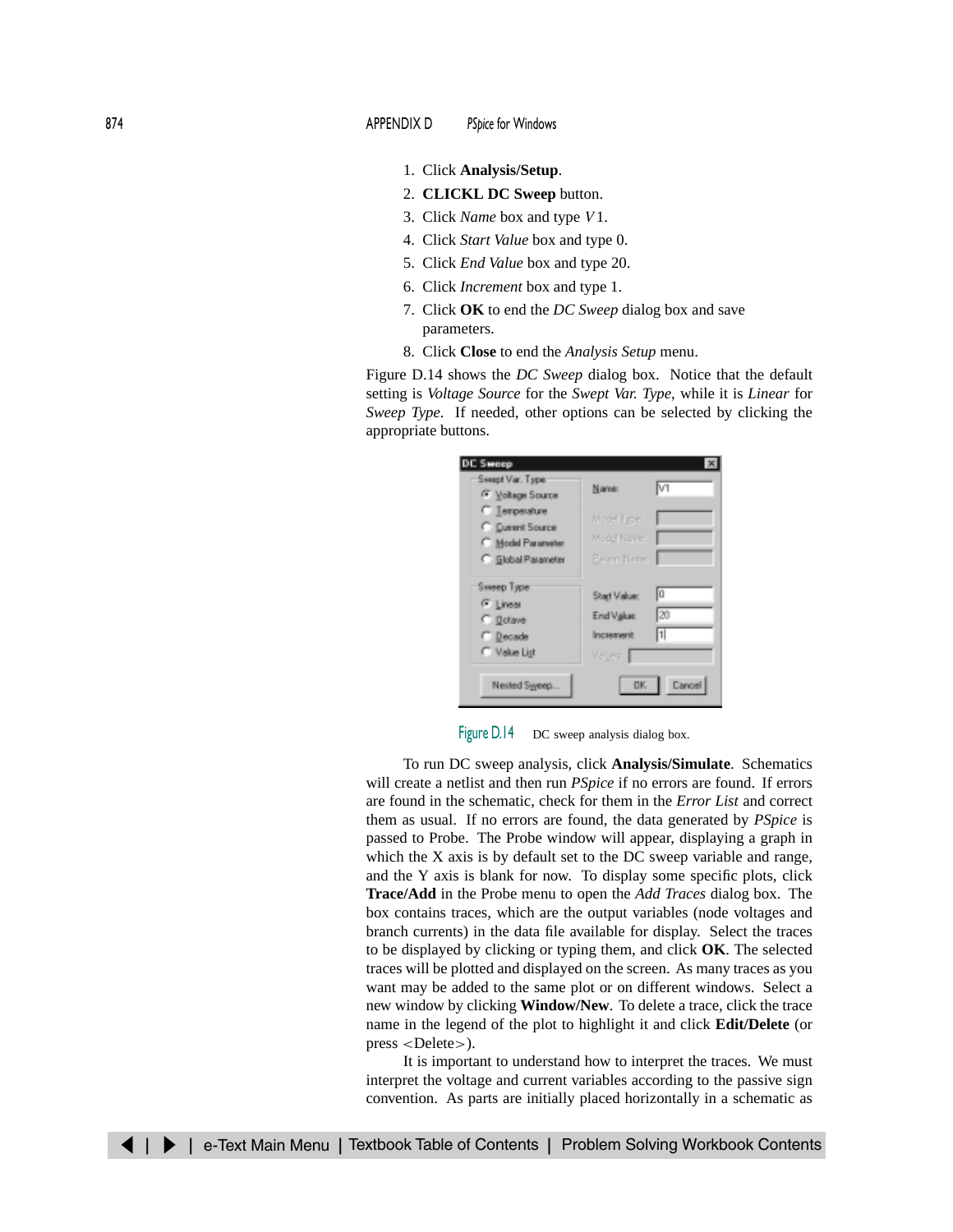shown typically in Fig. D.3, the left-hand terminal is named pin 1 while the right-hand terminal is pin 2. When a component (say R1) is rotated counterclockwise once, pin 2 would be on the top, since rotation is about pin 1. Therefore, if current enters through pin 2, the current I(R1) through R1 would be negative. In other words, positive current implies that the current enters through pin 1, and negative current means that the current enters through pin 2. As for voltage variables, they are always with respect to the ground. For example,  $V(R1:2)$  is the voltage (with respect to the ground) at pin 2 of resistor R1;  $V(V1;+)$  is the voltage (with respect to the ground) at the positive terminal of voltage source  $V1$ ; and  $V(E2:1)$ is the voltage at pin 1 of component E2 with respect to ground, regardless of the polarity.

EXAMPLE D.2



For the circuit in Fig. D.15, find the dc node voltages and the current *io*.

Figure D.15 For Example D.2.

#### **Solution:**

We use *Schematics* to create the circuit. After saving the circuit, click **Analysis/Simulate** to simulate the circuit. We obtain the results of the dc analysis from the output file or from the VIEWPOINT AND IPROBE parts, as shown in Fig. D.16. The netlist file is shown in Fig. D.17. Notice that the netlist contains the name, value, and connection for each element in the circuit. First example, the first line shows that the voltage source V1 has a value of 28 V and is connected between nodes 0 and 1. Figure D.18 shows the edited version of the output file. The output file also contains the Netlist file, but this was removed from Fig. D.18. From IPROBE or the output file, we obtain  $i<sub>o</sub>$  as 3.25 mA.



Figure  $D.16$  For Example D.2; schematic for the circuit in Fig. D.15.

\* Schematics Netlist \*

| V V1        |                                      | 1 0 28             |               |  |
|-------------|--------------------------------------|--------------------|---------------|--|
| R R1        |                                      |                    | 0 \$N 0001 4k |  |
| R R2        |                                      | 1 2 12k            |               |  |
| R R3        |                                      | 2 3 1k             |               |  |
| R R4        |                                      | $0\quad 3\quad 3k$ |               |  |
| $I$ $I1$    |                                      |                    | 0 3 DC 7mA    |  |
| $v_VZ$      |                                      |                    | 2 \$N 0001 0  |  |
| Figure D.17 | The Netlist file for<br>Example D.2. |                    |               |  |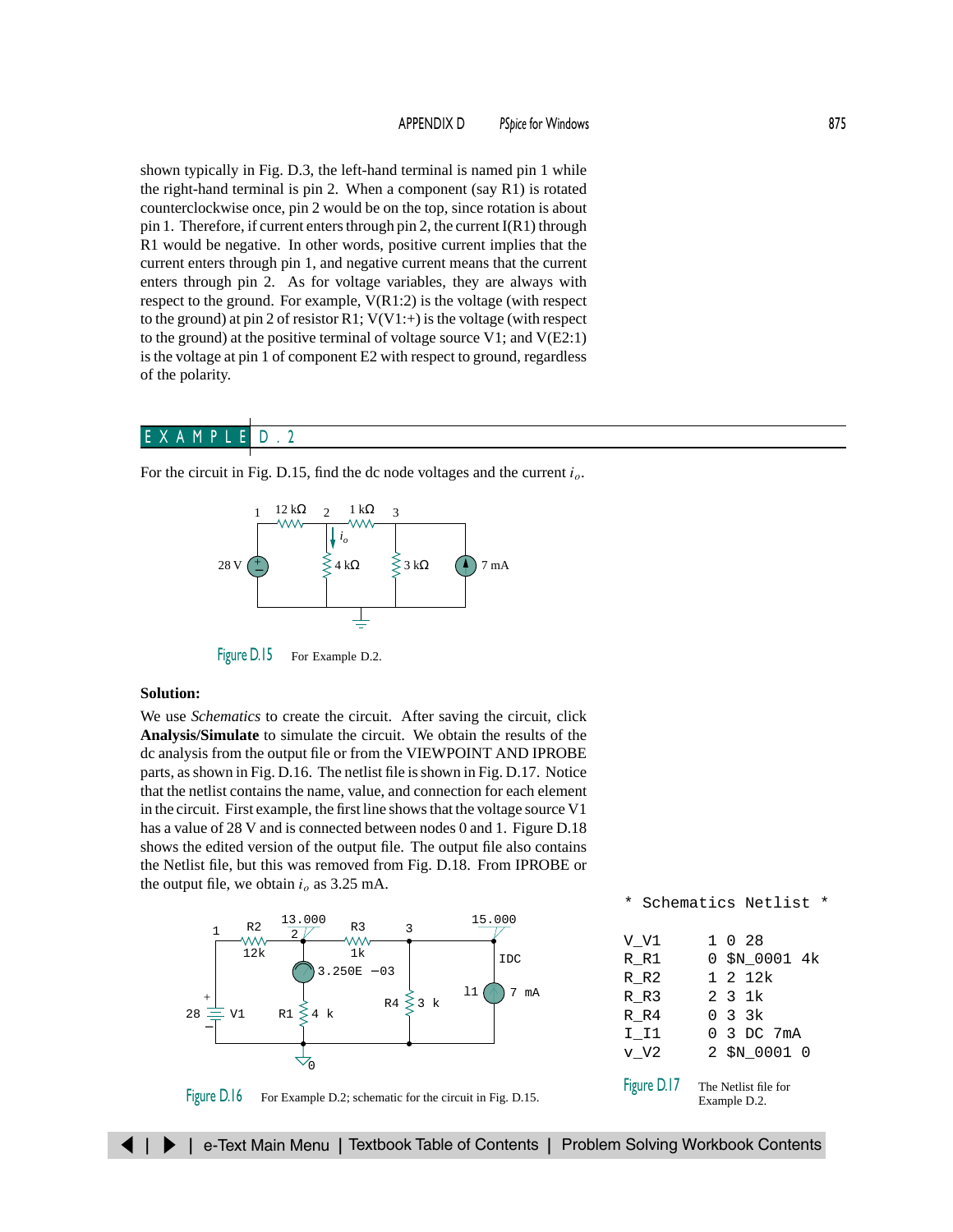```
**** 07/26/97 20:56:05 ********* NT Evaluation PSpice (April 1996) *********
* C:\ MSIMEV63\ examd2.sch
**** CIRCUIT DESCRIPTION
****************************************************************************
* Schematics Version 6.3 - April 1996
* Sat Jul 26 20:56:04 1997
**** INCLUDING examd2.als ****
* Schematics Aliases *
.ALIASES
VV1 V1(+=1 -=0 )R_R1 R1(1=0 2=$N_0001 )
R R 2 R 2 (1=1 2=2 )
R_R3 R3(1=2 2=3)
R R4 R4(1=0 2=3)
I_I1 I1(+=0 -1)v V2 V2 V2 +-2 -=$N 0001 )
= (1=1)- (2=2)- (3=3).ENDALIASES
.probe
.END
NODE VOLTAGE NODE VOLTAGE NODE VOLTAGE NODE VOLTAGE
( 1) 28.0000 ( 2) 13.0000 ( 3) 15.0000 ($N_0001) 13.0000
VOLTAGE SOURCE CURRENTS
NAME CURRENT
V V1 -1.250E-03v_V2 3.250E-03
TOTAL POWER DISSIPATION 3.50E-02 WATTS
Figure D.18 Output file (edited version) for Example D.2.
```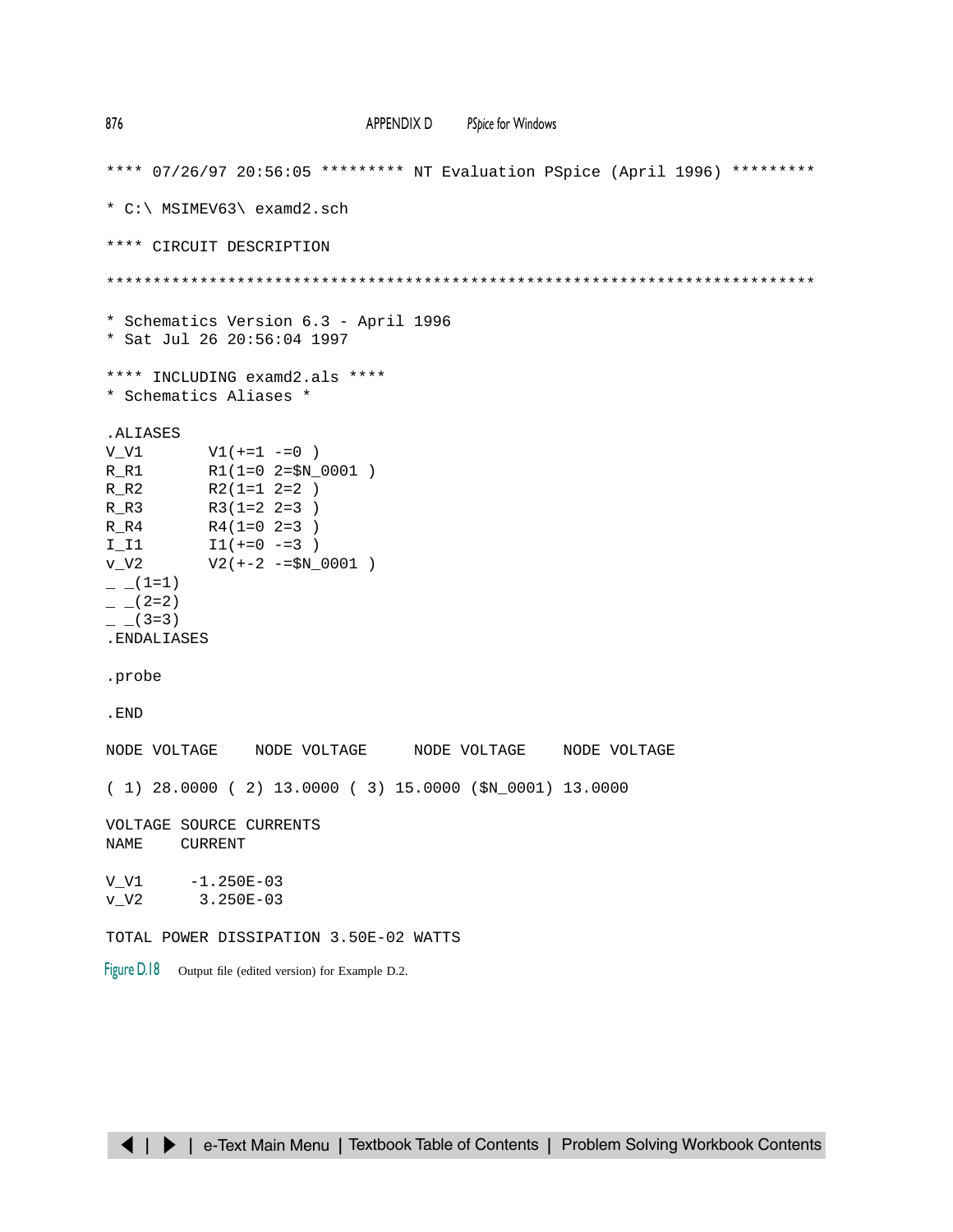# PRACTICE PROBLEM D. 2

Use *PSpice* to determine the node voltages and the current  $i_x$  in the circuit of Fig. D.19.



Figure D.19 For Practice Prob. D.2.

**Answer:**  $V_1 = 50$ ,  $V_2 = 37.2$ ,  $V_3 = 27.9$ ,  $i_x = 3.1$  mA.



Plot  $I_1$  and  $I_2$  if the dc voltage source in Fig. D.20 is swept from 2 V to 10 V.



Figure D.20 For Example D.3.

#### **Solution:**

We draw the schematic of the circuit and set the attributes as shown in Fig. D.21. Notice how the voltage-controlled voltage source E1 is con-



Figure D.21 The schematic for the circuit in Fig. D.20.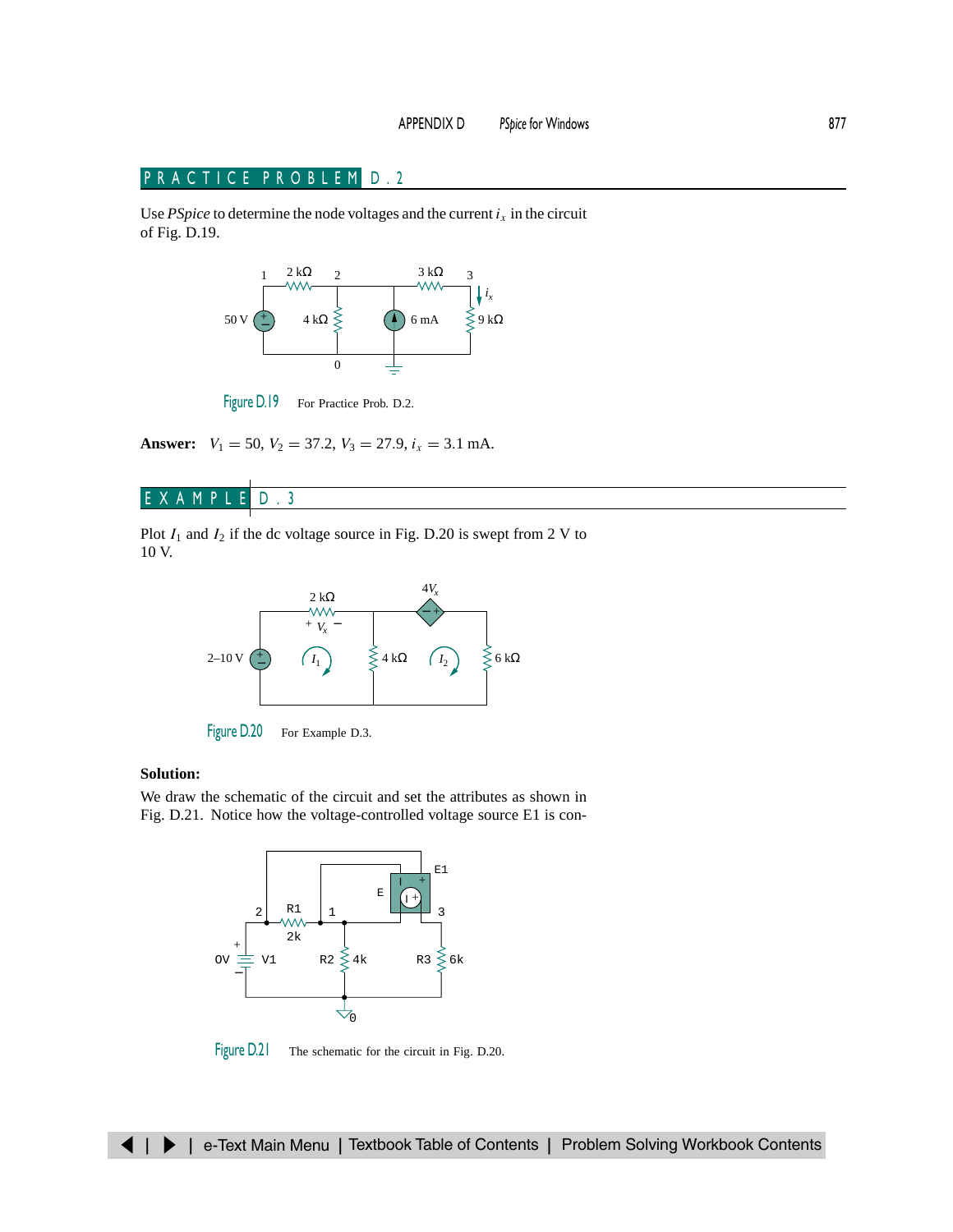#### 878 APPENDIX D *PSpice* for Windows

nected. After completing the schematic, we select **Analysis/Setup** and input the start, end, and increment values as 2, 10, and 0.5, respectively. By selecting **Analysis/Simulate**, we bring up the Probe Menu. We select **Trace/Add** and click  $I(R1)$  and  $-I(R3)$  to be displayed. (The negative sign is needed to make the current through R3 positive.) Figure D.22 shows the result.



Figure D.22 Plots of *I*<sup>1</sup> and *I*<sup>2</sup> against V1.

## PRACTICE PROBLEM D. 3

Use *PSpice* to obtain the plots of  $i_x$  and  $i_0$  if the dc voltage source in Fig. D.23 is swept from 2 V to 10 V.

**Answer:** The plots of  $i_x$  and  $i_\theta$  are displayed in Fig. D.24.





Transient analysis is used to view the transient response of inductors and capacitors.

# **D.4 TRANSIENT ANALYSIS**

In *PSpice*, transient analysis is generally used to examine the behavior of a waveform (voltage or current) as time varies. Transient analysis solves some differential equations describing a circuit and obtains voltages and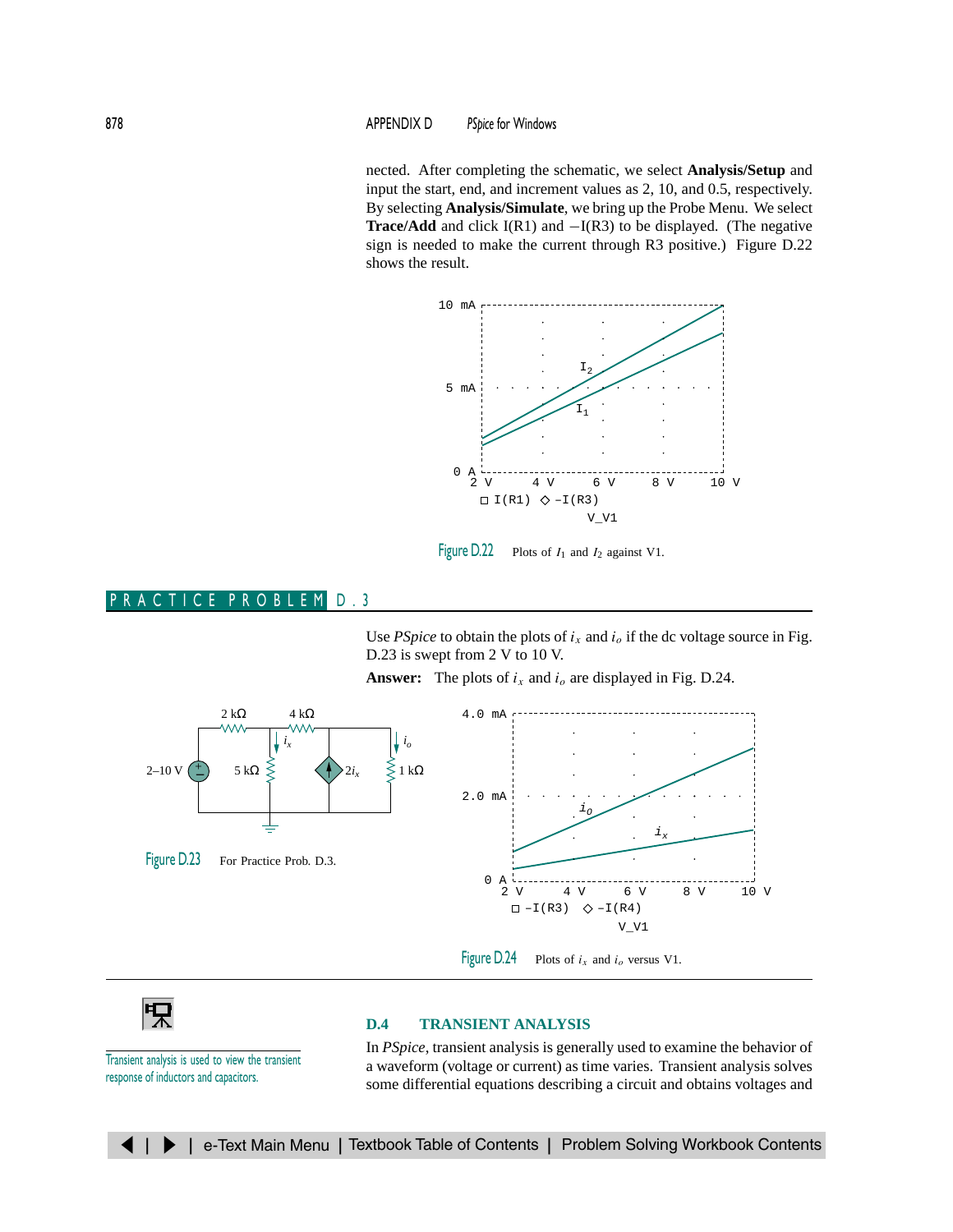currents versus time. Transient analysis is also used to obtain Fourier analysis. To perform transient analysis on a circuit using *PSpice* usually involves these steps: (1) drawing the circuit, (2) providing specifications, and (3) simulating the circuit.

#### *1. Drawing the Circuit*

In order to run a transient analysis on a circuit, the circuit must first be created using Schematics and the source must be specified. *PSpice* has several time-varying functions or sources that enhance the performance of transient analysis. Sources used in the transient analysis include:

- VSIN, ISIN: damped sinusoidal voltage or current source, e.g.,  $v(t) = 10e^{-0.2t} \sin(120\pi t - 60°)$
- VPULSE, IPULSE: voltage or current pulse.
- VEXP, IEXP: voltage or current exponential source, e.g.,  $i(t) = 6[1 - \exp(-0.5t)].$
- VPWL, IPWL: piecewise linear voltage or current function, which can be used to create an arbitrary waveform.

It is expedient to take a close look at these functions.

VSIN is the exponentially damped sinusoidal voltage source, for example,

$$
v(t) = V_o + V_m e^{-\alpha(t - t_d)} \sin[2\pi f(t - t_d) + \phi]
$$
 (D.1)

The VSIN source has the following attributes, which are illustrated in Fig. D.25 and compared with Eq. (D.1).



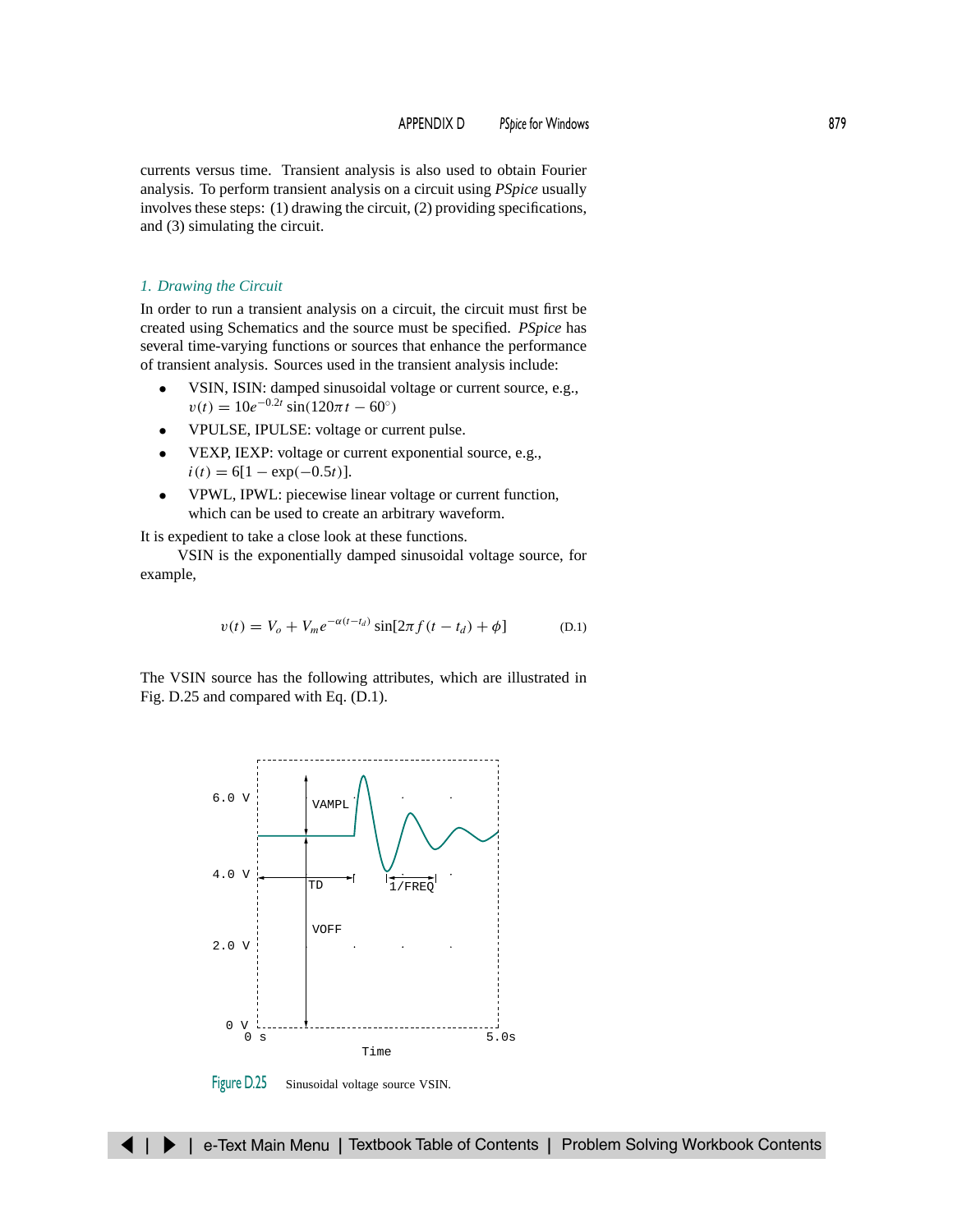$VOFF = Offset voltage, V<sub>o</sub>$ VAMPL = Amplitude,  $V_m$  $TD = Time$  delay in seconds,  $t_d$ FREQ = Frequency in Hz*, f* DF = Damping factor (dimensionless)*, α* PHASE = Phase in degrees*, φ* (D.2)

Attributes TD, DF, and PHASE are set to 0 by default but can be assigned other values if necessary. What has been said about VSIN is also true for ISIN.

The VPULSE source has the following attributes, which are portrayed in Fig. D.26.

> $V1 =$ Low voltage  $V2 =$  High voltage  $TD = Initial time delay in seconds$  $TR =$  Rise time in seconds  $TF = Fall time in seconds$  $PW =$  Pulse width in seconds  $PER = Period in seconds$ (D.3)

Attributes V1 and V2 must be assigned values. By default, attribute TD is assigned 0; TR and TF are assigned the *print step* value; and PW and PER are assigned the *final time* value. The values of the *print time* and *final time* are obtained as default values from the specifications provided by the user in the **Transient Analysis/Setup**, to be discussed a little later.



Figure D.26 Pulse voltage source VPULSE.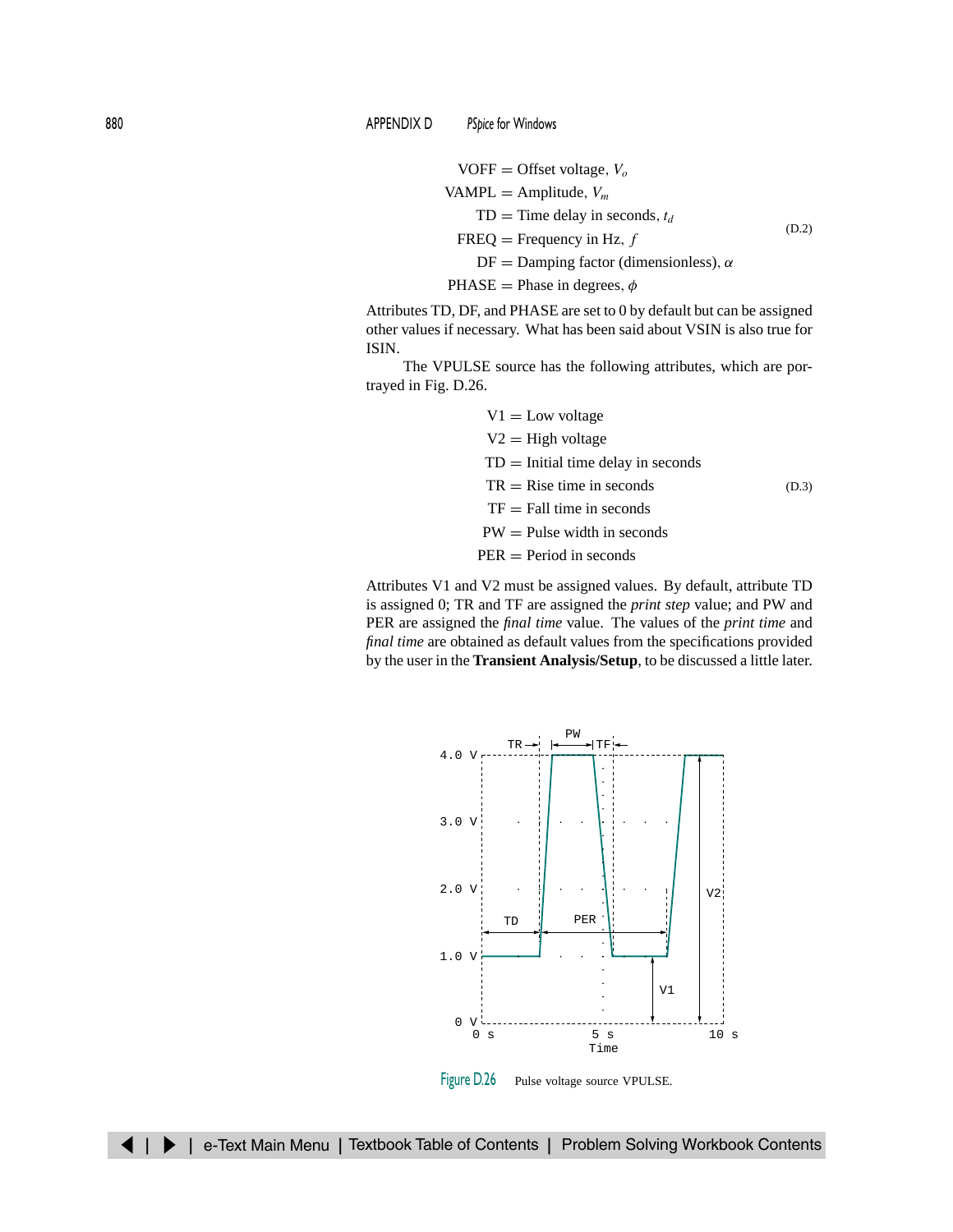The exponential voltage source VEXP has the following attributes, typically illustrated in Fig. D.27.

| $V1 =$ Initial voltage                |       |
|---------------------------------------|-------|
| $V2 =$ Final voltage                  |       |
| $TD1 =$ Rise delay in seconds         |       |
| $TC1 =$ Rise time constant in seconds | (D.4) |
| $TD2 = Fall delay in seconds$         |       |
| $TC2 = Fall time in seconds$          |       |
|                                       |       |



Figure D.27 Exponential voltage source VEXP.

The piecewise linear voltage source VPWL, such as shown in Fig. D.28, requires specifying pairs of TN, VN, where VN is the voltage at time TN for  $N = 1, 2, \ldots 10$ . For example, for the function in Fig. D.29, we will need to specify the attributes  $T1 = 0$ ,  $V1 = 0$ ,  $T2 = 2$ ,  $V2 = 4$ ,  $T3 = 6$ ,  $V3 = 4$ , and  $T4 = 8$ ,  $V4 = -2$ .

To obtain information about other sources, click **Help/Search for Help on** *...* and type in the name of the source. To add a source to the schematic, take the following steps:

- 1. Select **Draw/Get New Part**.
- 2. Type the name of the source.
- 3. Click **OK** and **DRAG** the symbol to the desired location.
- 4. **DCLICKL** the symbol of the source to open up the *PartName* dialog box.
- 5. For each attribute, **DCLICKL** on the attribute, enter the value, and click **Save Attr** to accept changes.
- 6. Click **OK** to accept new attributes.



Figure D.28 Piecewise linear voltage source VPWL.



Figure D.29 An example of a piecewise linear voltage source VPWL.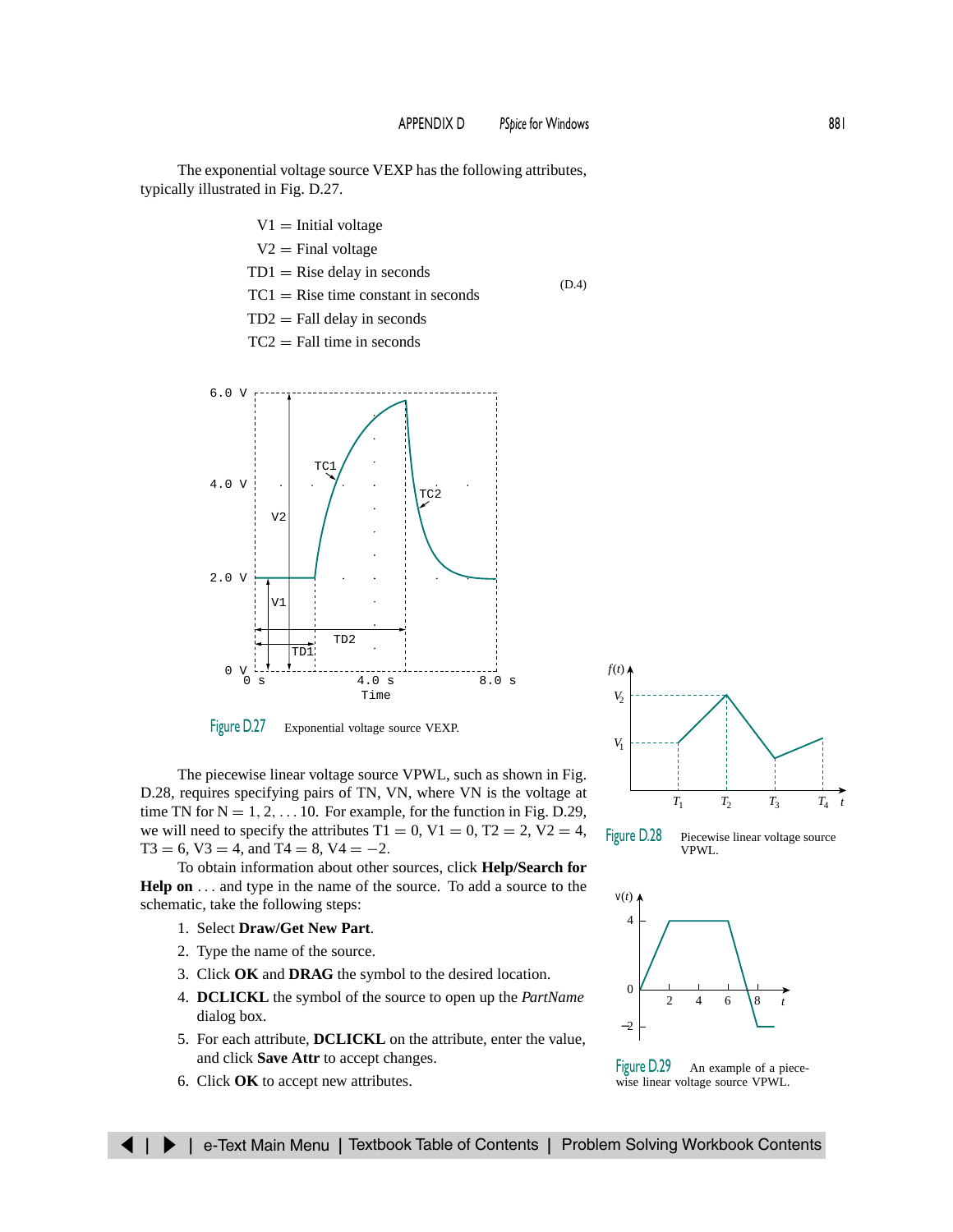In step 5, the attributes may not be shown on the schematic after entering their values. To display an attribute, select **Change Display/Both Name and Value** in the *PartName* dialog box.

In addition to specifying the source to be used in transient analysis, there may be need to set initial conditions on capacitors and inductors in the circuit. To do so, **DCLICKL**the part symbol to bring up the*PartName* dialog box, click  $IC =$  and type in the initial condition. The IC attribute allows for setting the initial conditions on a capacitor or inductor. The default value of IC is 0. The attributes of open/close switches (with part names Sw<sub>-tClose</sub> and Sw<sub>-tOpen</sub>) can be changed in a similar manner.

#### *2. Providing Specifications*

After the circuit is drawn and the source is specified with its attributes, we need to add some specifications for the transient analysis. For example, suppose we want the analysis to run from 0 to 10ms with a print interval of 2ns; we enter these specifications as follows:

- 1. Select **Analysis/Setup/Transient** to open up the *Transient Analysis* dialog box.
- 2. **CLICKL** *Print Step* and type 2ns.
- 3. **CLICKL** *Final Time* and type 10ms.
- 4. **CLICKL** *Step Ceiling* and type 5us.
- 5. **CLICKL OK/Close** to accept specifications.

These specifications control the simulation and the display of output variables. *Final Time* specifies how long the simulation should run. In other words, the simulation runs from  $t = 0$  to  $t =$  Final Time. *Print Step* refers to the time interval the print part will print out; it controls how often simulation results are written to the output file. The value of *Print Step* can be any value less than the *Final Time*, but it cannot be zero. *Step Ceiling* is the maximum time between simulation points; specifying its value is optional. By selecting 10 ms as *Final Time* and 5 *µ*s as *Step Ceiling*, the simulation will have a minimum of 10 ms/5  $\mu$ s = 2000 points. When *Step Ceiling* is unspecified, *PSpice* selects its own internal time step—the time between simulation points. The time step is selected as large as possible to reduce simulation time. If the user has no idea of what the plot may look like, it is recommended that the value of *Step Ceiling* be unspecified. If the plot is jagged as a result of a large time step assumed by *PSpice*, the user may now specify a *Step Ceiling* that will smooth the plot. Keep in mind that a smaller value gives more points in the simulation but takes more time.

#### *3. Simulating the Circuit*

After the circuit is drawn, the specifications for the transient analysis are given, and the circuit is saved, we are ready to simulate it. To perform transient analysis, we select **Analysis/Simulate**. If there are no errors, the Probe window will automatically appear. As usual, the time axis (or X axis) is drawn but no curves are drawn yet. Select **Trace/Add** and click on the variables to be displayed.

To obtain the Fourier component of a signal, we enable the Fourier option in the *Transient Analysis* dialog box. Chapter 16 has more on this.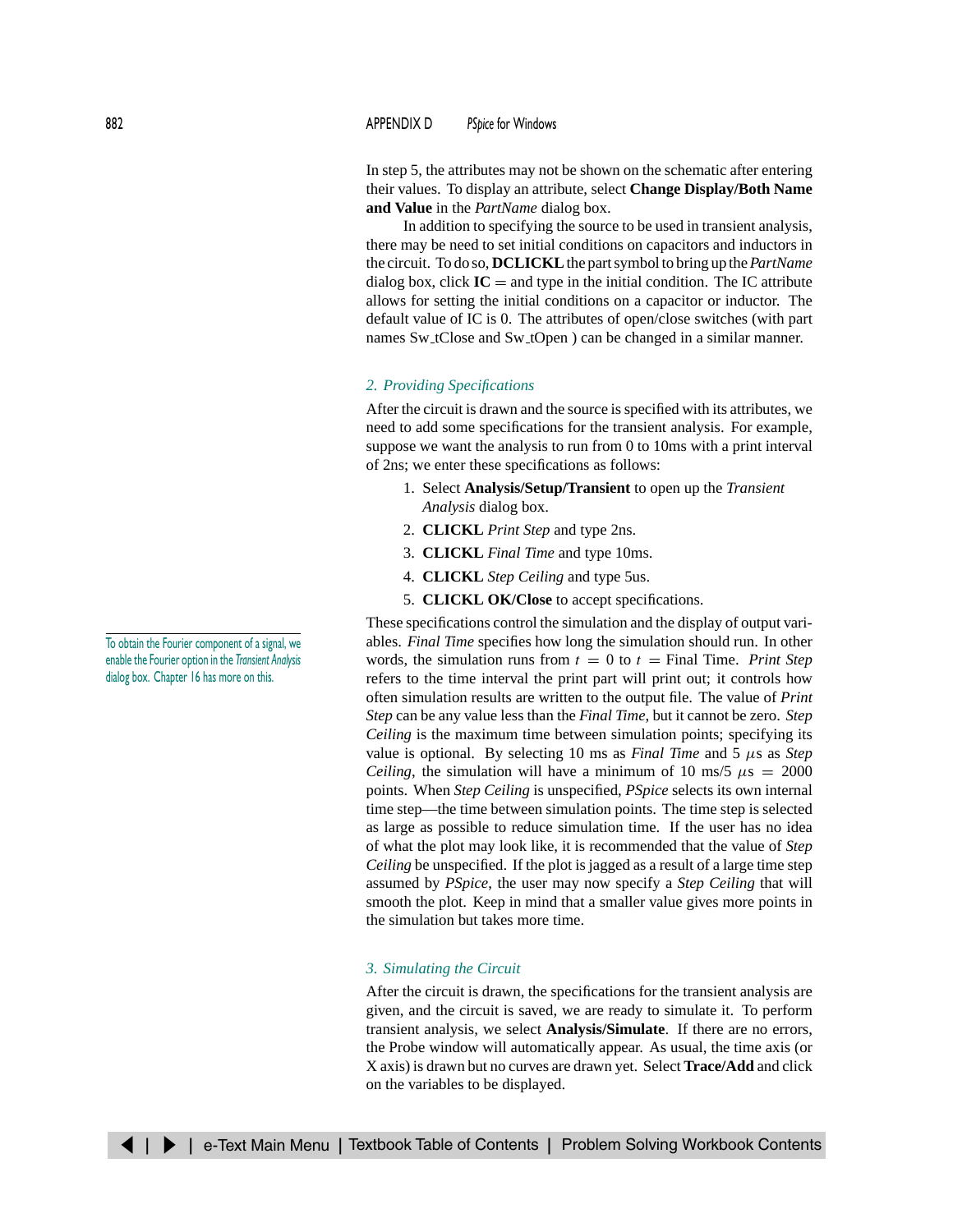An alternative way of displaying the results is to use *markers.* Although there are many types of markers, we will discuss only voltage and current markers. A voltage marker is used to display voltage at a node relative to ground; a current marker is for displaying current through a component pin. To place a voltage marker at a node, take the following steps while in the Schematics window:

- 1. Select **Markers/Mark Voltage/Level**.
- 2. **DRAG** the voltage marker to the desired node.
- 3. **CLICKL** to place the marker and **CLICKR** to end the placement mode.

This will cause two things to happen immediately. The voltage marker becomes part of the circuit and the appropriate node voltage is displayed by Probe. To place a current marker at a component pin, take the following steps in the Schematics window:

- 1. Select **Markers/Mark current into pin**.
- 2. **DRAG** the current marker to the desired pin.
- 3. **CLICKL** to place the marker and **CLICKR** to end the placement mode.

This will automatically add the current through the pin to your graph. It is important that the current marker be placed at the pin of the component; otherwise the system would reject the marker. You can place as many voltage and current markers as you want on a circuit. To remove the markers from the circuit as well as the plots from the Probe window, select **Markers/Clear All** from Schematics window.

# EXAMP

Assuming that  $i(0) = 10$  A, plot the zero-input response  $i(t)$  in the circuit of Fig. D.30 for  $0 < t < 4$  s using *PSpice*.

#### **Solution:**

The circuit is the same as the one for Example 7.3, where we obtained the solution as

 $i(t) = 10e^{(-2/3)t}$ 



For *PSpice* analysis, the schematic is in Fig. D.31, where the currentcontrolled source H1 has been wired to agree with the circuit in Fig. D.30. The voltage of H1 is 3 times the current through inductor L1. Therefore, for H1, we set  $GAIN = 3$  and for the inductor L1, we set the initial condition  $IC = 10$ . Using the **Analysis/Setup/Transient** dialog box, we set *Print Step* = 0.25s and *Final Time* = 4s. After simulating the circuit, the output is taken as the inductor current  $i(t)$ , which is plotted in Fig. D.32.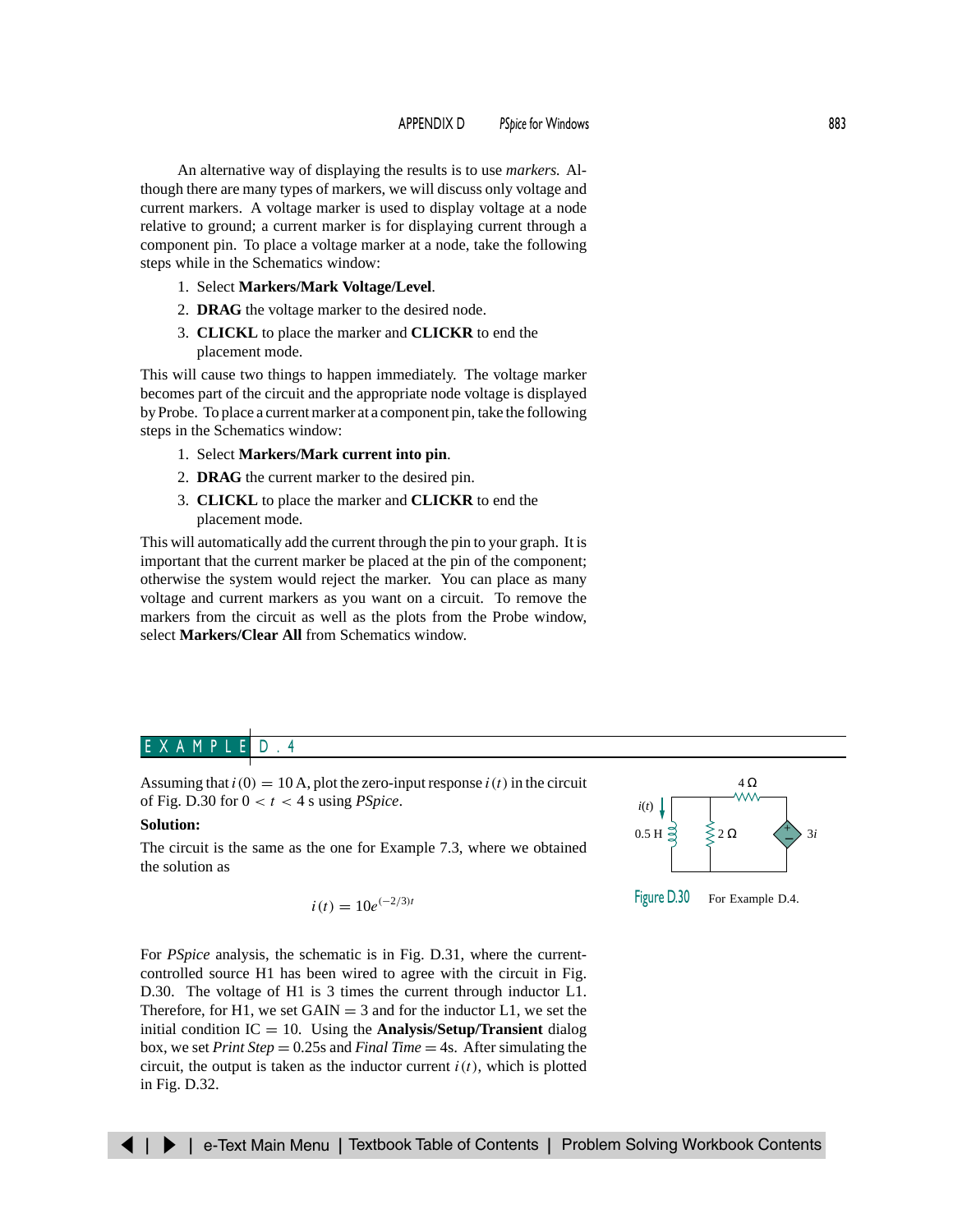#### 884 APPENDIX D *PSpice* for Windows





# PRACTICE PROBLEM D. 4



Using  $PSpiece$ , plot the source-free response  $v(t)$  in the circuit of Fig. D.33, assuming that  $v(0) = 10$  V.

**Answer:** Figure D.34 shows the plot. Note that  $v(t) = 10e^{-0.25t} \cos 0.5t + 5e^{-0.25t} \sin 0.5t$  V.

Figure D.33 For Practice Prob. D.4.

EXAMPLE D.5



Figure D.34 Output plot for Practice Prob. D.4.

Plot the forced response  $v_o(t)$  in the circuit of Fig. D.35(a) for  $0 < t < 5s$ if the source voltage is shown in Fig. D.35(b).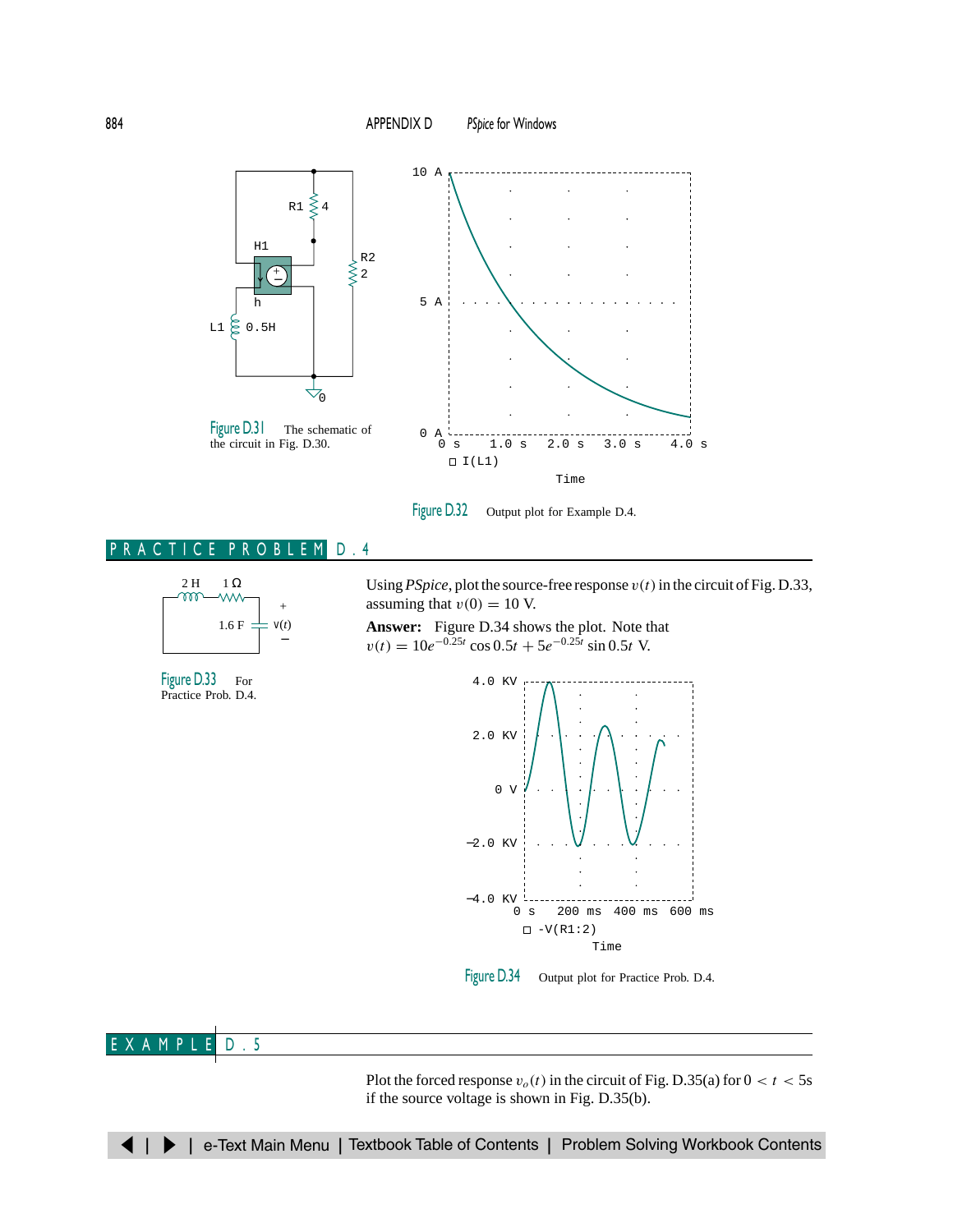

Figure D.35 For Example D.5.

#### **Solution:**

We draw the circuit and set the attributes as shown in Fig. D.36. We enter in the data in Fig. D.35(b) by double-clicking the symbol of the voltage source V1 and typing in T1 = 0, V1 = 0, T2 = 1ns, V2 = 12, T3 = 1s,  $V3 = 12$ ,  $T4 = 1.001$ s,  $V4 = 0$ ,  $T5 = 2$ s,  $V5 = 0$ ,  $T6 = 2.001$ s,  $V6 = 12, T7 = 3s, V7 = 12, T8 = 3.001s, V8 = 0$ . In the **Analysis**/ **Setup/Transient** dialog box, we set *Print Step* = 0*.*2s and *Final Time*  $=$  5s. When the circuit is simulated and we are in the Probe window, we press *<*Alt-Esc*>* to go back to the Schematics window. We place two voltage markers as shown in Fig. D.36 to get the plots of input  $v_s$  and output  $v<sub>o</sub>$ . We press <Alt-Esc $>$  to get into the Probe window and obtain the plots shown in Fig. D.37.





Time

# PRACTICE PROBLEM D.5

Obtain the plot of  $v(t)$  in the circuit in Fig. D.38 for  $0 < t < 0.5$ s if  $i_s = 2e^{-t} \sin 2\pi (5)t$  A.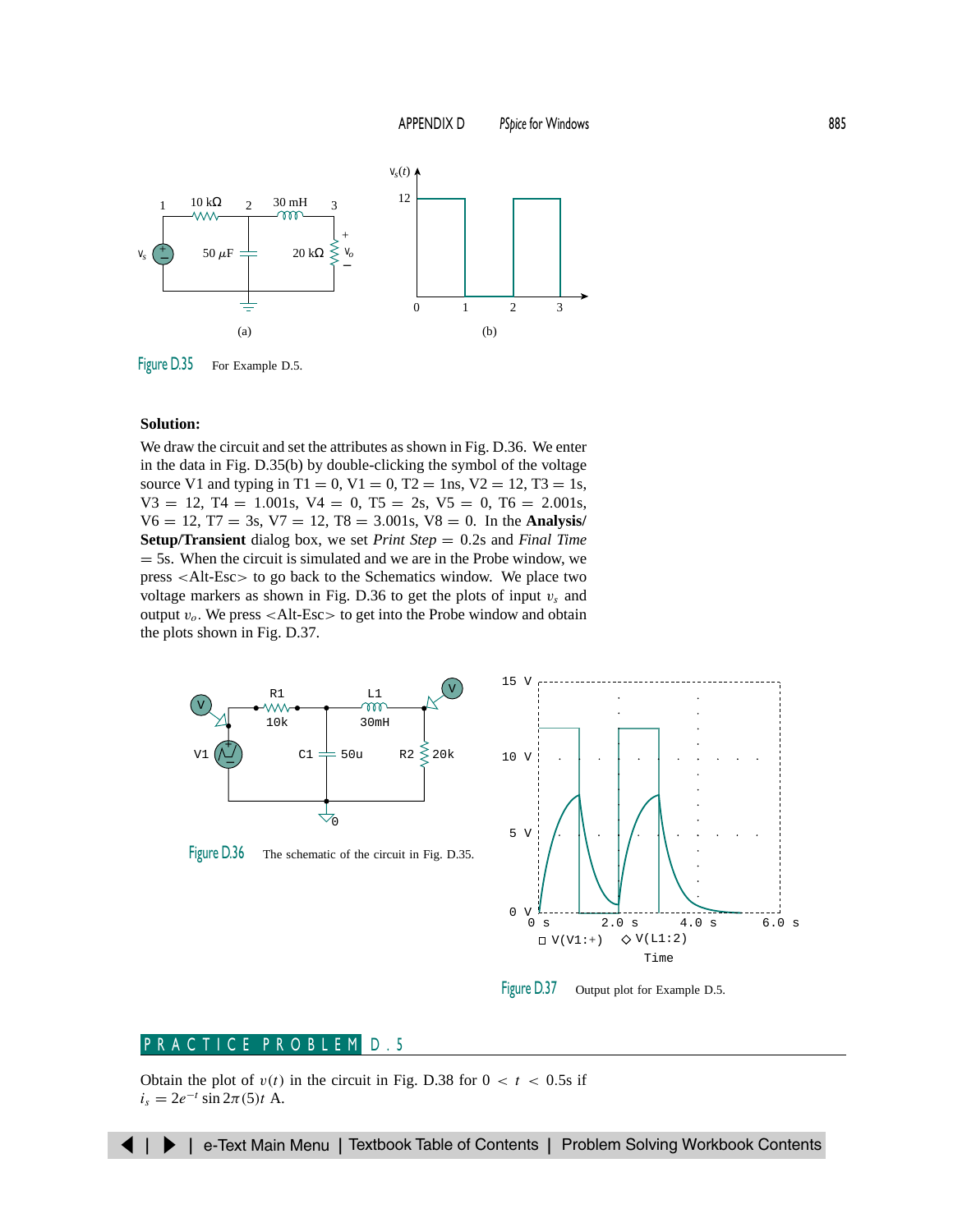**Answer:** See Fig. D.39.



#### **D.5 AC ANALYSIS/FREQUENCY RESPONSE**

Using AC sweep, *PSpice* can perform ac analysis of a circuit for a single frequency or over a range of frequencies in increments that can vary linearly, by decade, or by octave. In AC sweep, one or more sources are swept over a range of frequencies while the voltages and currents of the circuit are calculated. Thus, we use AC sweep both for phasor analysis and for frequency response analysis: it will output Bode gain and phase plots. (Keep in mind that a phasor is a complex quantity with real and imaginary parts or with magnitude and phase.)

While transient analysis is done in the time domain, AC analysis is performed in the frequency domain. For example, if  $v_s = 10 \cos(377t +$  $40°$ , transient analysis can be used to display  $v_s$  as a function of time, whereas AC sweep will give the magnitude as 10 and phase as 40◦. To perform AC sweep requires taking three steps similar to those for transient analysis: (1) drawing the circuit, (2) providing specifications, and (3) simulating the circuit.

#### **1. Drawing the Circuit**

We first draw the circuit using Schematics and specify the source(s). Sources used in AC sweep are AC sources VAC and IAC. The sources and attributes are entered into the Schematics as stated in the previous section. For each independent source, we must specify its magnitude and phase.

#### **2. Providing Specifications**

Before simulating the circuit, we need to add some specifications for AC sweep. For example, suppose we want a linear sweep at frequencies 50, 100, and 150 Hz. We enter these parameters as follows:

1. Select **Analysis/Setup/AC Sweep and Noise Analysis** to open up the dialog box for AC Sweep.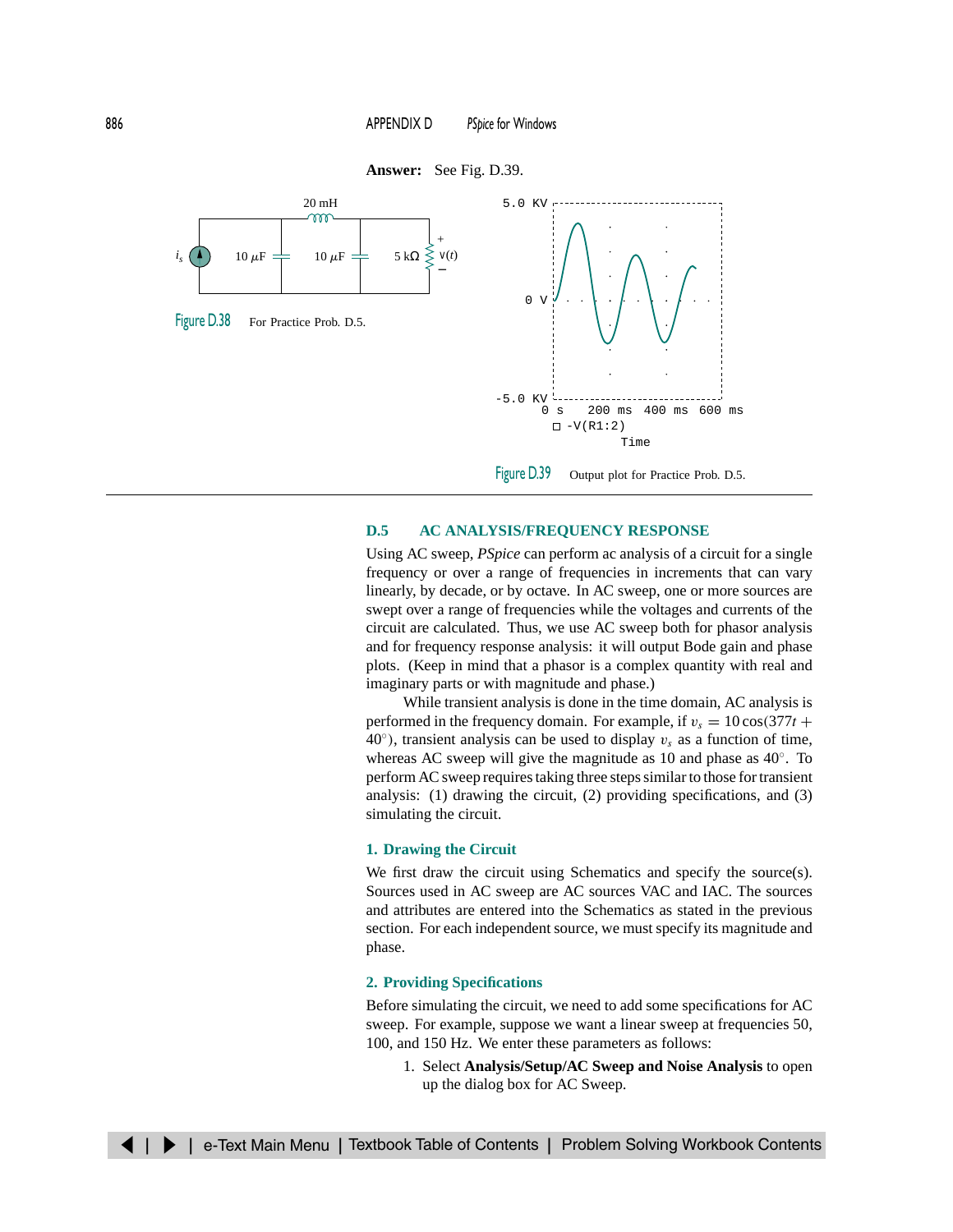- 2. **CLICKL** *Linear* for the X axis to have a linear scale.
- 3. Type 3 in the *Total Pts* box.
- 4. Type 50 in the *Start Freq* box.
- 5. Type 150 in the *End Freq* box.
- 6. **CLICKL OK/Close** to accept specifications.

A linear sweep implies that simulation points are spread uniformly between the starting and ending frequencies. Note that the *Start Freq* cannot be zero because 0 Hz corresponds to DC analysis. If we want the simulation to be done at a single frequency, we enter 1 in step 3 and the same frequency in steps 4 and 5. If we want the AC sweep to simulate the circuit from 1 Hz to 10 MHz at 10 points per decade, we **CLICKL** on *Decade* in step 2 to make the *X* axis logarithmic, enter 10 in the *Total Pts* box in step 3, enter 1 in the *Start Freq* box, and enter 10Meg in the *End Freq* box. Keep in mind that a decade is a factor of 10. In this case, a decade is from 1 Hz to 10 Hz, from 10 Hz to 100, from 100 to 1 kHz, and so forth.

#### **3. Simulating the Circuit**

After providing the necessary specifications and saving the circuit, we perform the AC sweep by selecting **Analysis/Simulate**. If no errors are encountered, the circuit is simulated. At the end of the simulation, the system displays **AC analysis finished** and creates an output file with extension .out. Also, the Probe program will automatically run if there are no errors. The frequency axis (or *X* axis) is drawn but no curves are shown yet. Select **Trace/Add** from the Probe menu bar and click on the variables to be displayed. We may also use current or voltage markers to display the traces as explained in the previous section. To use advanced markers such as *vdb*, *idb*, *vphase*, *iphase*, *vreal*, and *ireal*, select **Markers/Mark Advanced**.

In case the resolution of the trace is not good enough, we may need to check the data points to see if they are enough. To do so, select **Tools/Options/Mark Data Points/OK** in the Probe menu and the data points will be displayed. If necessary, we can improve the resolution by increasing the value of the entry in the **Total Pts** box in the **Analysis/Setup/AC Sweep and Noise Analysis** dialog box for AC Sweep.

Bode plots are separate plots of magnitude and phase versus frequency. To obtain Bode plots, it is common to use an AC source, say V1, with 1 volt magnitude and zero phase. After we have selected **Analysis/Simulate** and have the Probe program running, we can display the magnitude and phase plots as mentioned above. Suppose we want to display a Bode magnitude plot of V(Vo). We select **Trace/Add** and type  $d\mathbf{B}(V(Vo))$  in **Trace Command** box.  $d\mathbf{B}(V(Vo))$  is equivalent to  $20\log(V(Vo))$ , and because the magnitude of V1 or V(R1:1) is unity,  $dB(V(Vo))$  actually corresponds to  $dB(V(Vo)/V(R1:1))$ , which is the gain. Adding the trace  $dB(V(Vo))$  will give a Bode magnitude/gain plot with the *Y* axis in dB.

Once a plot is obtained in the Probe window, we can add labels to it for documentation purposes. To add a title to the plot, select **Edit/Modify Title** in the Probe menu and type the title in the dialog box. To add a label

To generate Bode plots involves using the AC sweep and the dB command in Probe.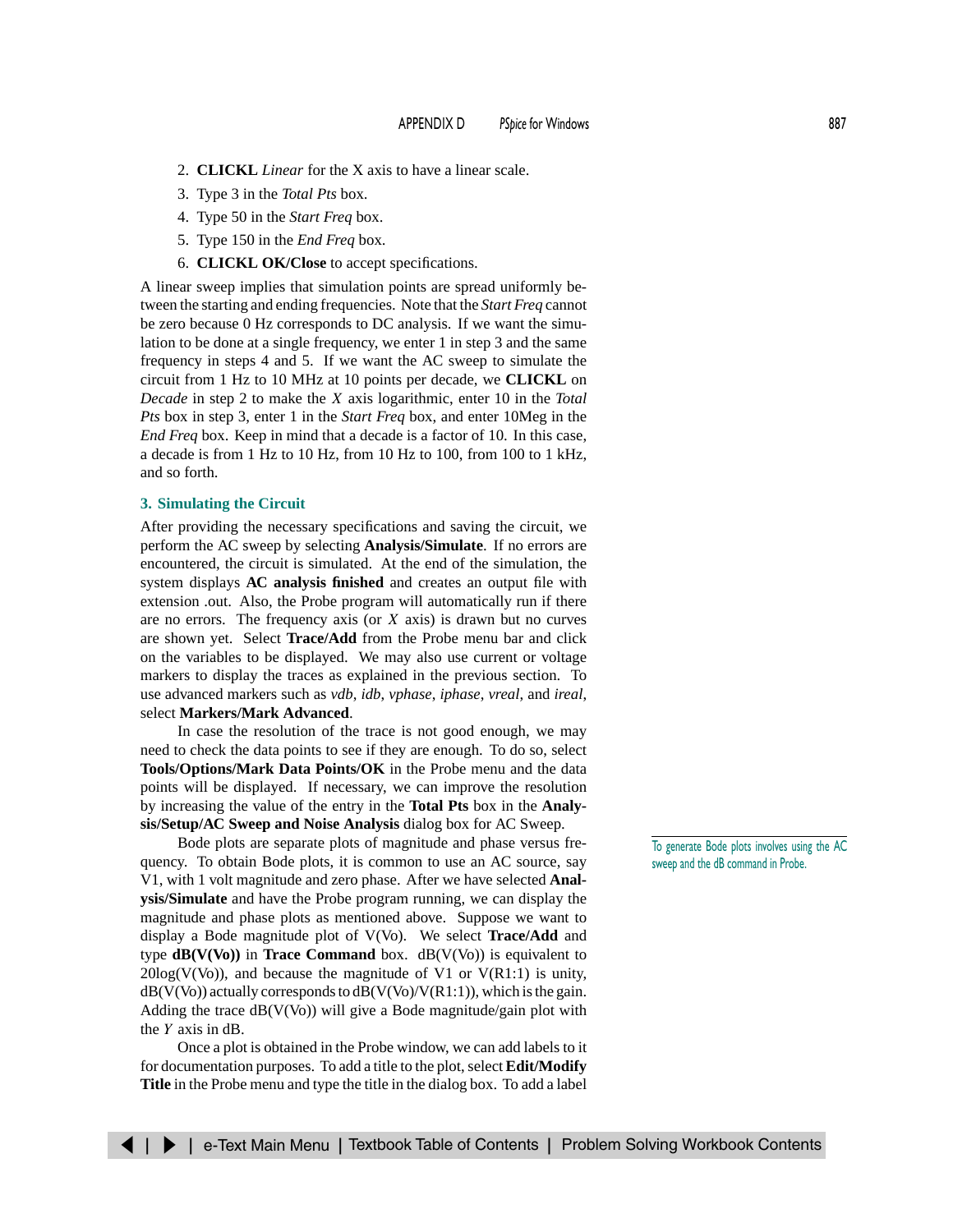#### 888 APPENDIX D *PSpice* for Windows

to the *Y* axis, select **Plot/Y Axis Settings**, type the label, and **CLICKL OK**. Add a label to the *X* axis in the same manner.

As an alternative approach, we can avoid running the Probe program by using *pseudocomponents* to send results to the output file. Pseudocomponents are like parts that can be inserted into a schematic as if they were circuit elements, but they do not correspond to circuit elements. We can add them to the circuit for specifying initial conditions or for output control. In fact, we have already used two pseudocomponents, VIEWPOINT AND IPROBE, for DC analysis. Other important pseudocomponents and their usage are shown in Fig. D.40 and listed in Table D.2. The pseudocomponents are added to the schematic. To add a pseudocomponent, select **Draw/Get New Parts** in the Schematics window, select the pseudocomponent, place it at the desired location, and add the appropriate attributes as usual. Once the pseudocomponents are added to the schematic, we select **Analysis/Setup/AC Sweep and Noise Analysis** and enter the specifications for the AC Sweep, and finally, select **Analysis/Simulate** to perform AC Sweep. If no errors are encountered, the voltages and currents specified in the pseudocomponents will be saved in the output file. Since Probe is not used in this case, we do not get any graphical output. We obtain the output file by selecting **Analysis/Examine Output**.



Figure D.40 Print and plot pseudocomponents.

| <b>TABLE D.2</b> | Print and plot pseudocomponents.                                                           |  |
|------------------|--------------------------------------------------------------------------------------------|--|
| Symbol           | Description                                                                                |  |
| <b>IPLOT</b>     | Plot showing branch current;<br>symbol must be placed in series                            |  |
| <b>IPRINT</b>    | Table showing branch current;<br>symbol must be placed in series                           |  |
| VPLOT1           | Plot showing voltages at the node<br>to which the symbol is connected                      |  |
| VPLOT2           | Plot showing voltage differentials between<br>two points to which the symbol is connected  |  |
| <b>VPRINT1</b>   | Table showing voltages at the node<br>to which the symbol is connected                     |  |
| VPRINT2          | Table showing voltage differentials between<br>two points to which the symbol is connected |  |

EXAMPLE D.6

Find current *i* in the circuit in Fig. D.41.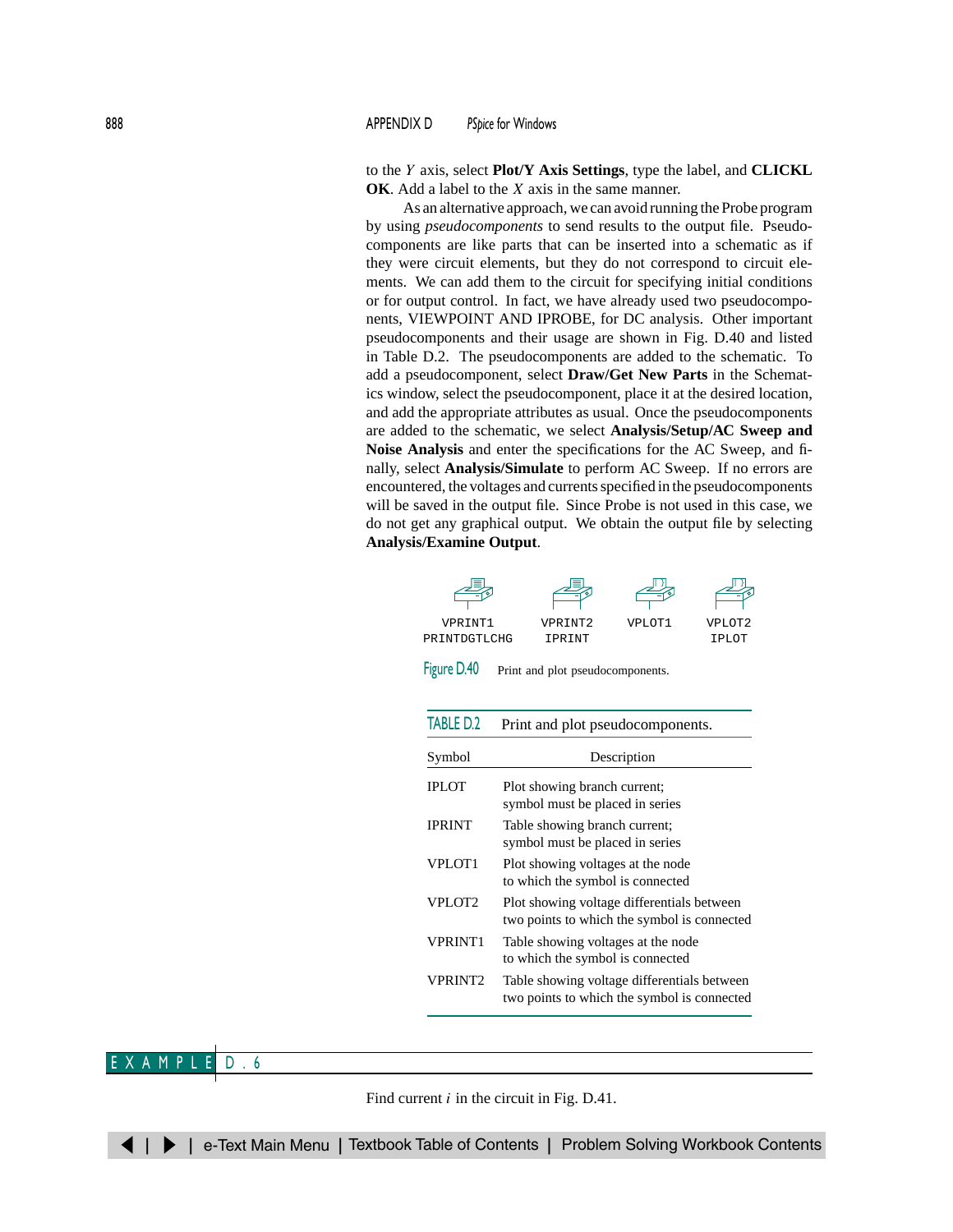

Figure D.41 For Example D.6.

#### **Solution:**

▲

Recall that  $20 \sin 2t = 20 \cos(2t - 90°)$  and that  $f = \omega/2\pi = 2/2\pi$ 0*.*31831. The schematic is shown in Fig. D.42. The attributes of V1 are set as  $ACMAG = 20$ ,  $ACPHASE = -90$ ; while the attributes of IAC are set as  $AC = 5$ . The current-controlled current source is connected in such a way as to conform with the original circuit in Fig. D.41; its gain is set equal to 2. The attributes of the pseudocomponent IPRINT are set as  $AC = yes$ ,  $MAG = yes$ ,  $PHASE = ok$ ,  $REAL =$ , and  $IMAG =$ . Since this is a single-frequency ac analysis, we select **Analysis/Setup/AC Sweep** and enter *Total Pts* = 1, *Start Freq* = 0*.*31831, and *Final Freq* = 0*.*31831. We save the circuit and select **Analysis/Simulate** for simulation. The output file includes

| FREO      |           | IM(V PRINT3) IP(V PRINT3) |
|-----------|-----------|---------------------------|
| 3.183E-01 | 7.906E+00 | 4.349E+01                 |



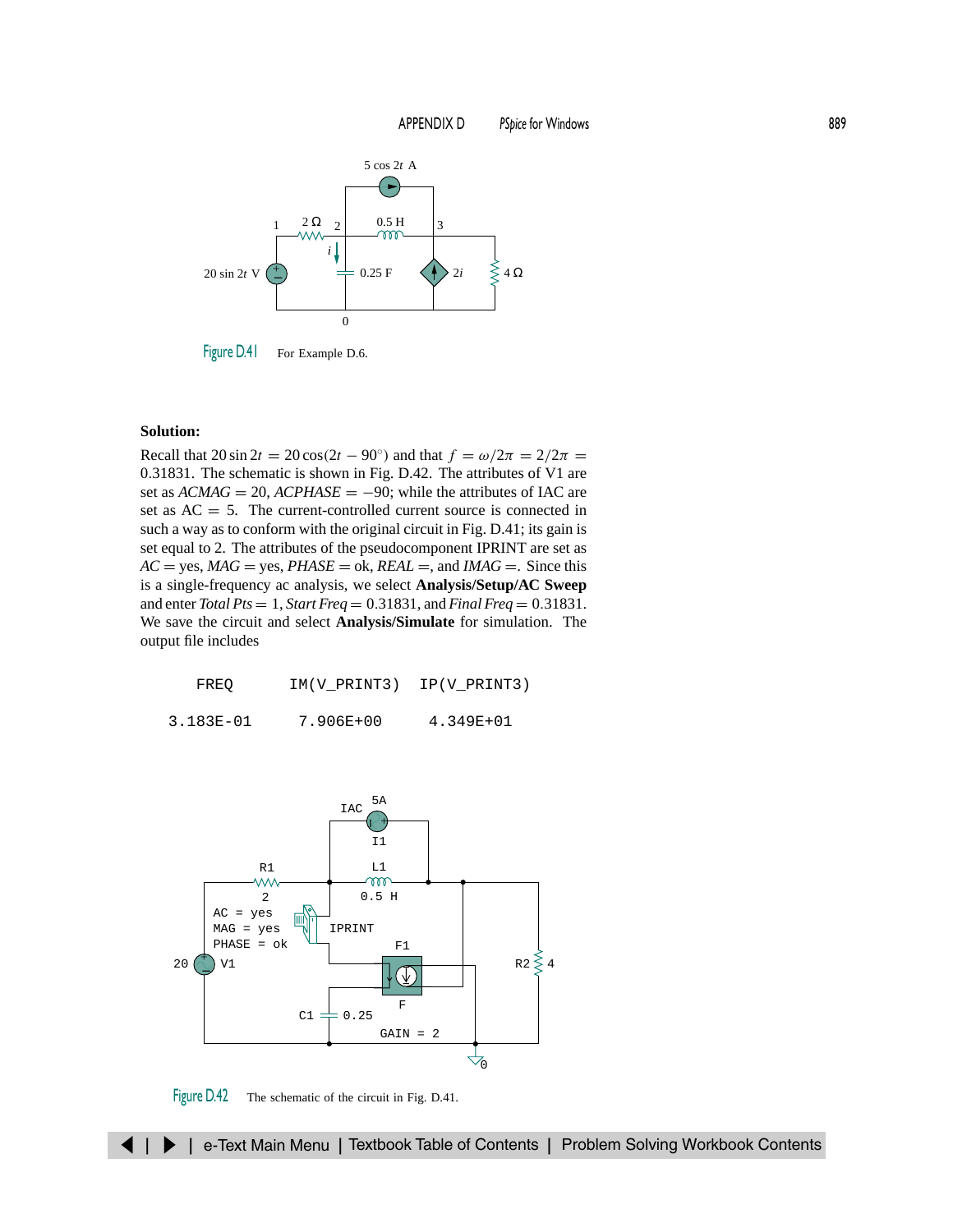From the output file, we obtain  $I = 7.906 / 43.49°$  A or  $i(t) = 7.906 \cos$  $(2t + 43.49°)$  A. This example is for a single-frequency ac analysis; Example D.7 is for AC Sweep over a range of frequencies.

### PRACTICE PROBLEM D.6

Find  $i_x(t)$  in the circuit in Fig. D.43.



Figure D.43 For Practice Prob. D.6.

**Answer:** From the output file,  $I_x = 7.59 / 108.43°$  or  $i_x = 7.59 \cos(4t + 108.43°)$  A.

EXAMPLE D.7

For the *RC* circuit shown in Fig. D.44, obtain the magnitude plot of the output voltage  $v<sub>o</sub>$  for frequencies from 1 Hz to 10 kHz. Let  $R = 1$  k $\Omega$ and  $C = 4 \mu F$ .

#### **Solution:**

The schematic is shown in Fig. D.45. We assume that the magnitude of V1 is 1 and its phase is zero; we enter these as the attributes of V1. We also assume 10 points per decade. For the AC sweep specifications, we select **Analysis/Setup/AC Sweep** and enter 10 in the *Total Pts* box, 1 in the *Start Freq* box, and 10k in the *Final Freq* box. After saving the circuit, we select **Analysis/Simulate**. From the Probe menu, we obtain the plot in Fig. D.46(a) by selecting **Traces/Add** and clicking V(2). Also, by selecting **Trace/Add** and typing dB(V(2)) in the *Trace Command* box, we obtain the Bode plot in Fig. D.46(b). The two plots in Fig. D.46 indicate that the circuit is a lowpass filter: low frequencies are passed while high frequencies are blocked by the circuit.